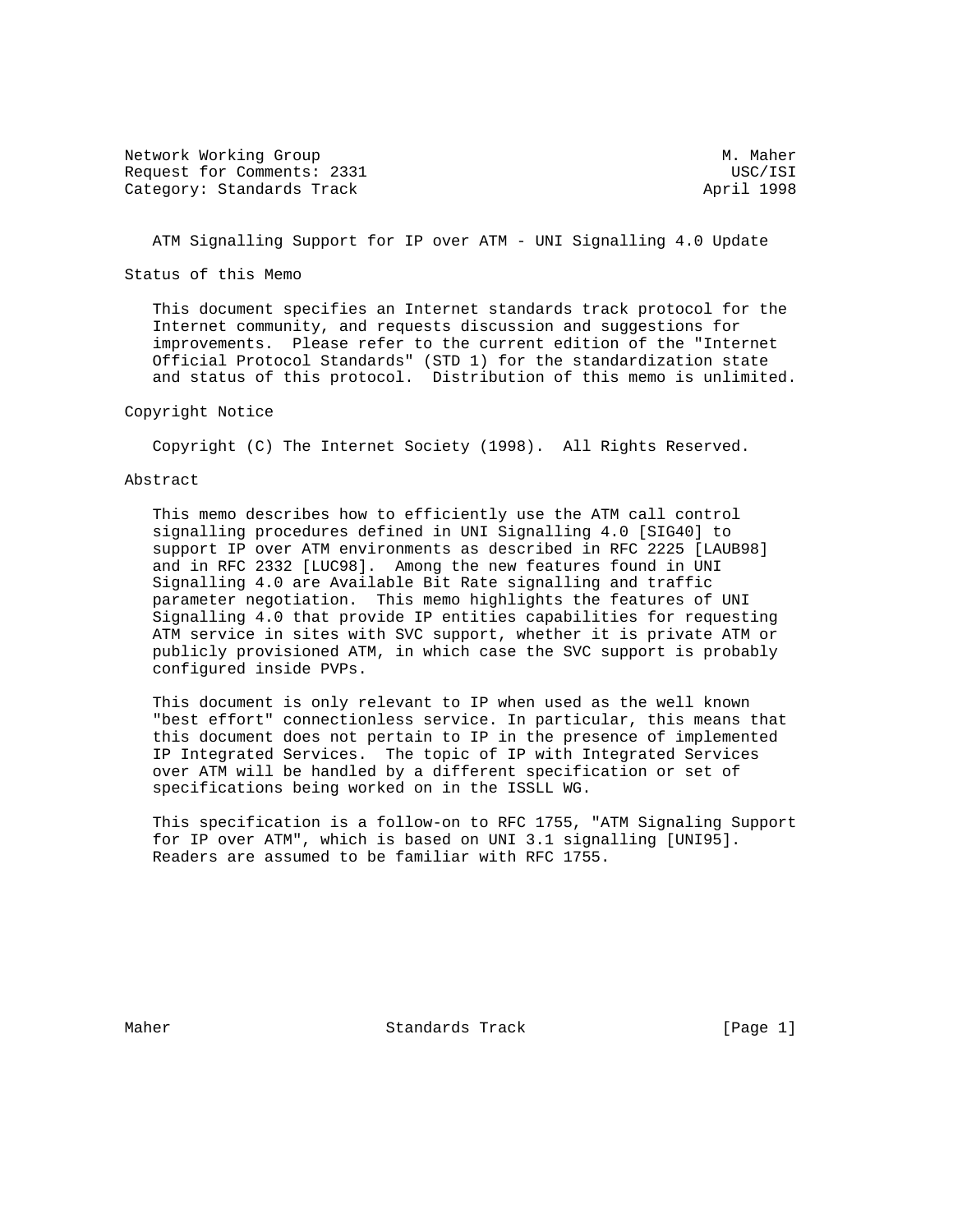Table of Contents

| $1$ . |                                                                       | 2              |
|-------|-----------------------------------------------------------------------|----------------|
| 2.    |                                                                       | $\overline{2}$ |
| 3.    | Use of Protocol Procedures                                            | 3              |
|       |                                                                       | $\overline{3}$ |
| 4.    | Overview of Call Establishment Message Content                        | $\overline{3}$ |
| 5.    | Description of Information Elements                                   | 4              |
|       | ATM Adaptation Layer Parameters<br>5.1                                | $\overline{4}$ |
|       | Broadband Low Layer Information<br>5.2                                | 5              |
|       | 5.3<br>Traffic Management Issues and Related IEs                      | 5              |
|       | 5.3.1 ATM Traffic Descriptor                                          | 6              |
|       | $5.3.1.1$ Tagging vs. Dropping                                        | 7              |
|       | Traffic Parameter Negotiation<br>5.3.2                                | 7              |
|       | 5.3.3<br>Broadband Bearer Capability                                  | 8              |
|       | 5.3.4                                                                 | 8              |
|       | Signalling of Individual QoS Parameters<br>5.3.4.1                    | 8              |
|       | 5.4 ATM Addressing Information                                        | 9              |
| б.    | ABR Signalling In More Detail                                         | $\mathsf{Q}$   |
| 7.    |                                                                       | 10             |
| 8.    |                                                                       | 10             |
| 9.    |                                                                       | 10             |
|       |                                                                       | 10             |
|       |                                                                       | 12             |
|       | Sample Signalling Messages<br>Appendix A                              | 13             |
|       | ABR and nrt-VBR Signalling Guidelines for IP Routers 15<br>Appendix B |                |
|       | Combinations of Traffic Related Parameters<br>Appendix C              | 18             |
|       |                                                                       | 26             |

1. Conventions

 The key words "MUST", "MUST NOT", "REQUIRED", "SHALL", "SHALL NOT", "SHOULD", "SHOULD NOT", "RECOMMENDED", "MAY", and "OPTIONAL" in this document are to be interpreted as described in RFC 2119 [BRA97].

2. Overview

 UNI Signalling version 4.0 (SIG 4.0) is the ATM Forum follow-on specification to UNI 3.1 signalling (UNI 3.1). Among the new features in SIG 4.0, those of particular interest to IP over ATM environments are:

 o Available Bit Rate (ABR) Signalling for Point-to-Point Calls o Traffic Parameter Negotiation o Frame Discard Support o Leaf Initiated Join (LIJ) Capability o ATM Anycast Capability o Switched Virtual Path (VP) Service

Maher Standards Track [Page 2]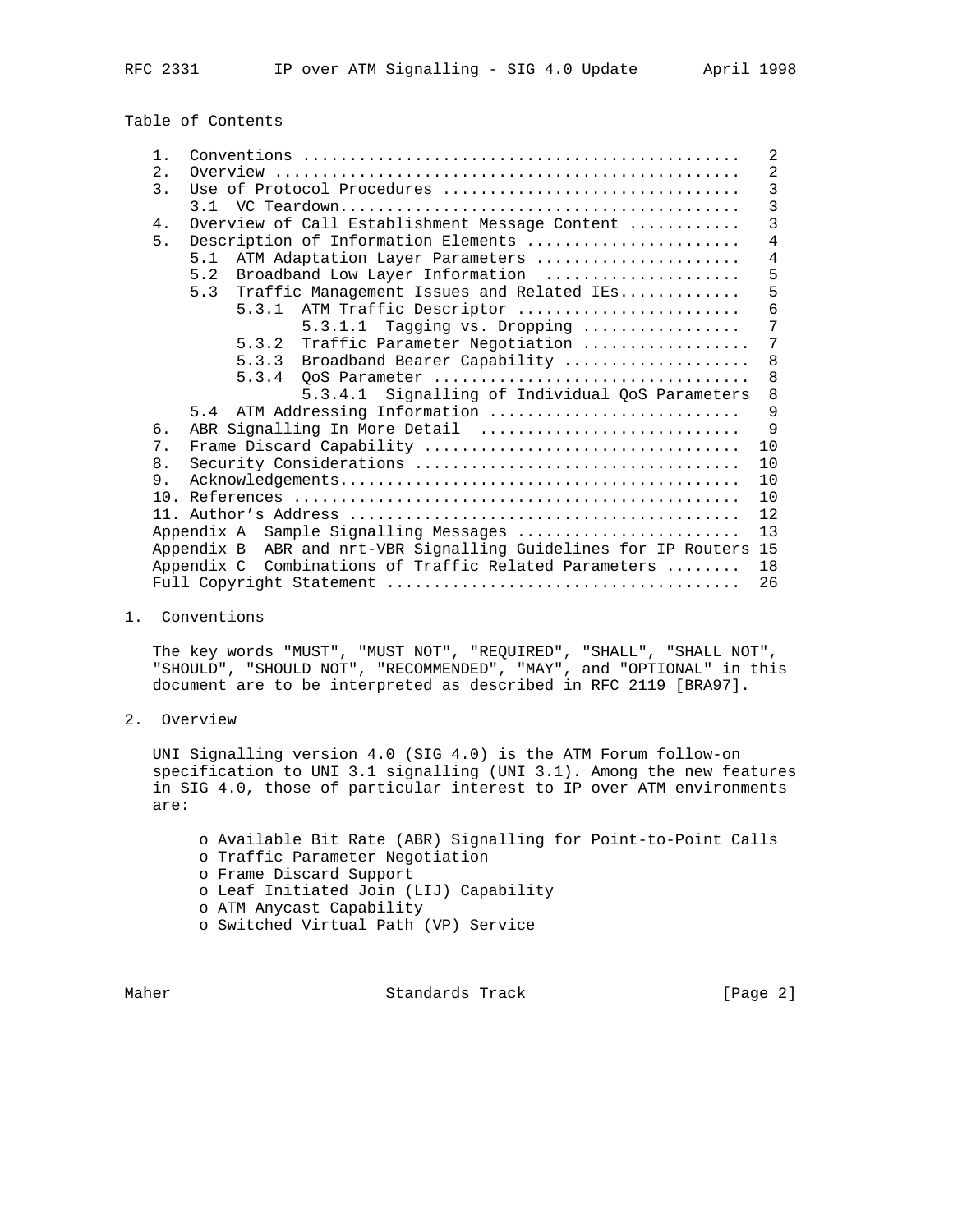This memo highlights the first three capabilities listed above. The last three capabilities are not discussed because models for their use in IP over ATM environments have not yet been defined. The ION WG is considering the applicability of LIJ and Group Addressing to the RFC2022 problem space. Furthermore, Anycast addressing is being explored as a technique for supporting server discovery in ATM networks.

3. Use of Protocol Procedures

 Section 3 in RFC 1755 introduces requirements of virtual circuit (VC) management intended to prevent VC thrashing, excessive VC consumption, and other related problems. This section updates RFC 1755's requirements related to VC teardown.

3.1. VC Teardown

 In environments running layer 3 (L3) signalling protocols, such as RSVP [RSVP], over ATM, data VCs might correspond to L3 reserved flows (even if the VC is a 'best effort' VC). In such environments it is beneficial for VCs to be torn down only when the L3 reservation has expired. In other words, it is more efficient for the sender of a L3 reserved flow to initiate VC tear-down when the receiver(s) has ceased refreshing the reservation. To support such L3 behavior, systems implementing a Public ATM UNI interface and serving as the \_called\_ party of a VCC MUST NOT use an inactivity timer on such a VCC by default. A system MAY use an inactivity timer on such a VCC if configured to do so.

4. Overview of Call Establishment Message Content

 Signalling messages are structured to contain mandatory and optional variable length information elements (IEs). A SETUP message which establishes an ATM connection to be used for IP and multiprotocol interconnection calls MUST contain the following IEs:

 AAL Parameters ATM Traffic Descriptor Broadband Bearer Capability Broadband Low Layer Information QoS Parameter Called Party Number Calling Party Number

and MAY, under certain circumstance contain the following IEs:

Maher **Standards Track** [Page 3]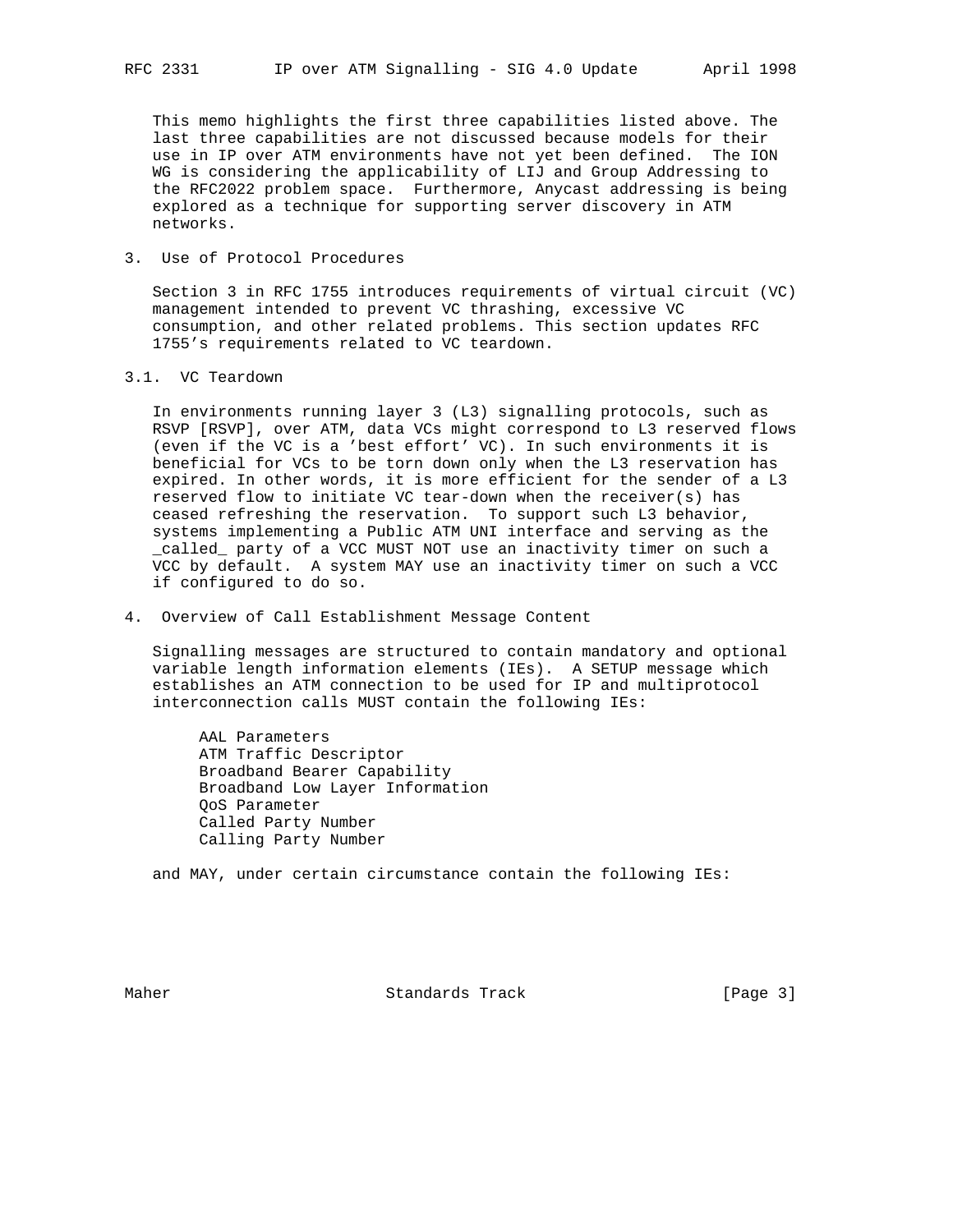Calling Party Subaddress Called Party Subaddress Transit Network Selection

 (New in SIG 4.0:) Minimum Acceptable ATM Traffic Descriptor Alternative ATM Traffic Descriptor ABR Setup Parameters ABR Additional Parameters Connection Scope Selection Extended QoS Parameters End-to-End Transit Delay

 In SIG 4.0, like UNI 3.1, the AAL Parameters and the Broadband Low Layer Information IEs are optional in a SETUP message. However, in support of IP over ATM these two IEs MUST be included. Appendix A shows a sample setup message.

5. Description of Information Elements

 This section describes the coding of, and procedures surrounding, information elements in SETUP and CONNECT messages. The first two IEs described, ATM Adaptation Layer Parameters and Broadband Low Layer Information, are categorized as having significance only to the end points of an ATM call supporting IP. That is, the network does not process these IEs.

5.1. ATM Adaptation Layer (AAL) Parameters

 The AAL Parameters IE carries information about the ATM adaptation layer to be used on the connection. The parameters specified in this IE are the same as specified in [PER95].

Format and field values of AAL Parameters IE

| aal parameters                                      |               |                  |
|-----------------------------------------------------|---------------|------------------|
| aal type<br>fwd max sdu size identifier 140         |               | (AAL 5)          |
| fwd max sdu size<br>bkw max sdu size identifier 129 | 65,535        | (desired IP MTU) |
| bkw max sdu size<br>sscs_type identifier            | 65,535<br>132 | (desired IP MTU) |
| sscs type                                           |               | (null SSCS)      |

Maher **Standards Track** [Page 4]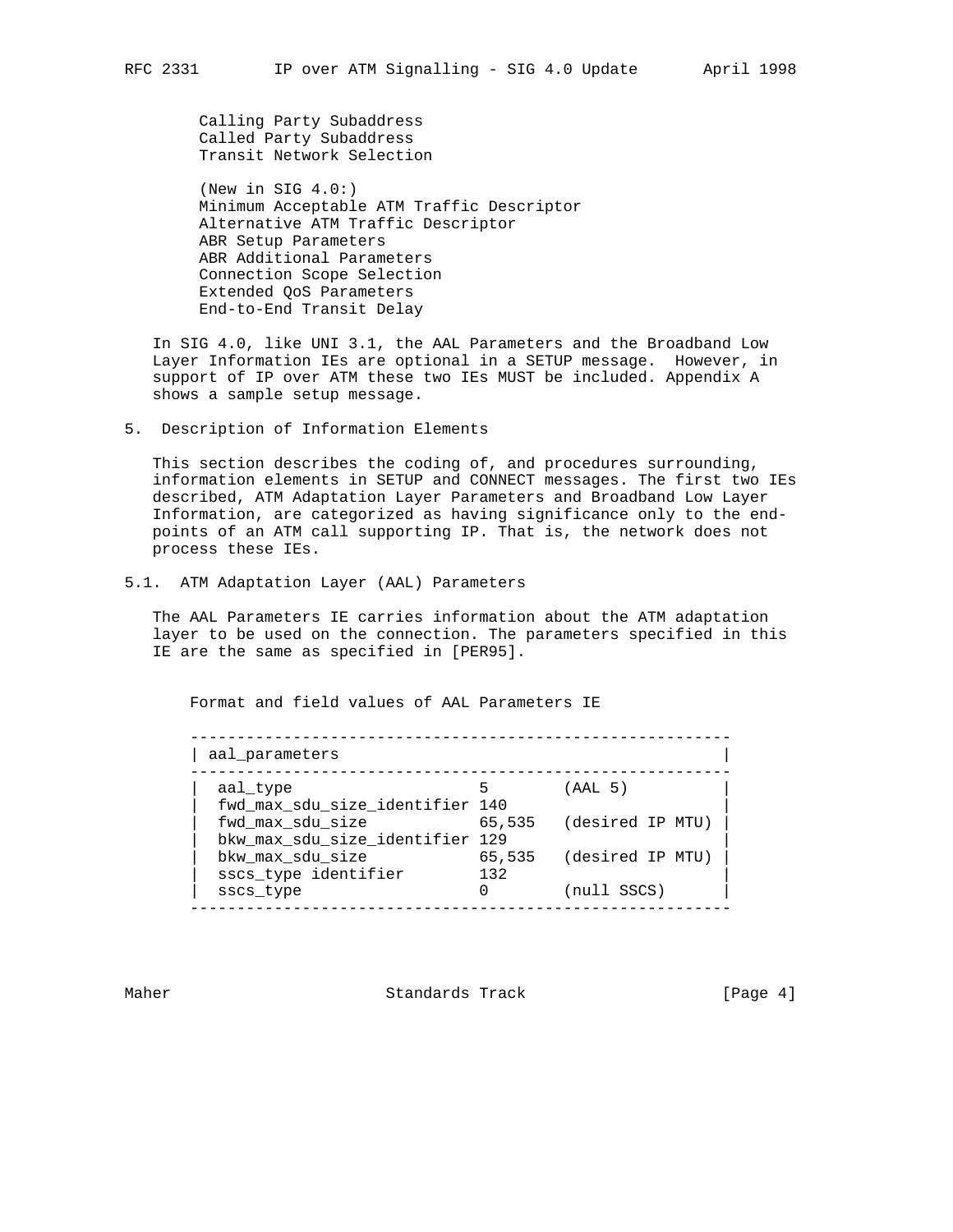This shows maximum size MTUs. In practice, most sites have used 9180 IP MTUs for ATM [RFC1626].

5.2. Broadband Low Layer Information

 Selection of an encapsulation to support IP over an ATM VCC is done using the Broadband Low Layer Information (B-LLI) IE, along with the AAL Parameters IE, and the B-LLI negotiation procedure. B-LLI negotiation is described in [PER95] in Appendix D. The procedures remain the same for this SIG 4.0 based specification.

Format of B-LLI IE indicating LLC/SNAP encapsulation

| bb low layer information             |                            |  |
|--------------------------------------|----------------------------|--|
| layer_2_id<br>user_information_layer | 12 $(lan_l)c - ISO 802/2)$ |  |

#### 5.3. Traffic Management Issues and Related IEs

 The ATM Forum Traffic Management Sub-working group has completed version 4.0 of their specification [TMGT40]. This latest version focuses primarily on the definition of the ABR service category. As opposed to the Unspecified Bit Rate (UBR) traffic class, ABR uses a rate-based flow control mechanism to assure certain traffic guarantees (bandwidth and delay). There has been much debate on whether IP benefits from ABR, and if so, how IP should use ABR. The IP Integrated Services (IIS) and RSVP models in IP add complexity to this issue because mapping IIS traffic classes to ATM traffic classes is not straightforward.

 This document attempts only to present the required IP to ATM signaling interface for IP over ATM systems that do not support IIS as yet. It is an attempt to cause IP over ATM vendors to support enough options for signalling the traffic characteristics of VCs serving non-IIS IP datagrams. This specification also aims to give guidance to ATM system administrators so that they can configure their IP over ATM entities to conform to the varied services that their ATM provider may have sold to them. By definition, IP without IIS cannot be expected to provide a signalling interface that is flexible and allows application specific traffic descriptors. The topic of IP over ATM signalling for IP \_with\_ IIS is to be presented in other specifications being produced by the ISSLL WG of the IETF.

 An IP over ATM interface may be configured to support all the defined ATM Service Categories (ASC). They are:

Maher **Standards Track** [Page 5]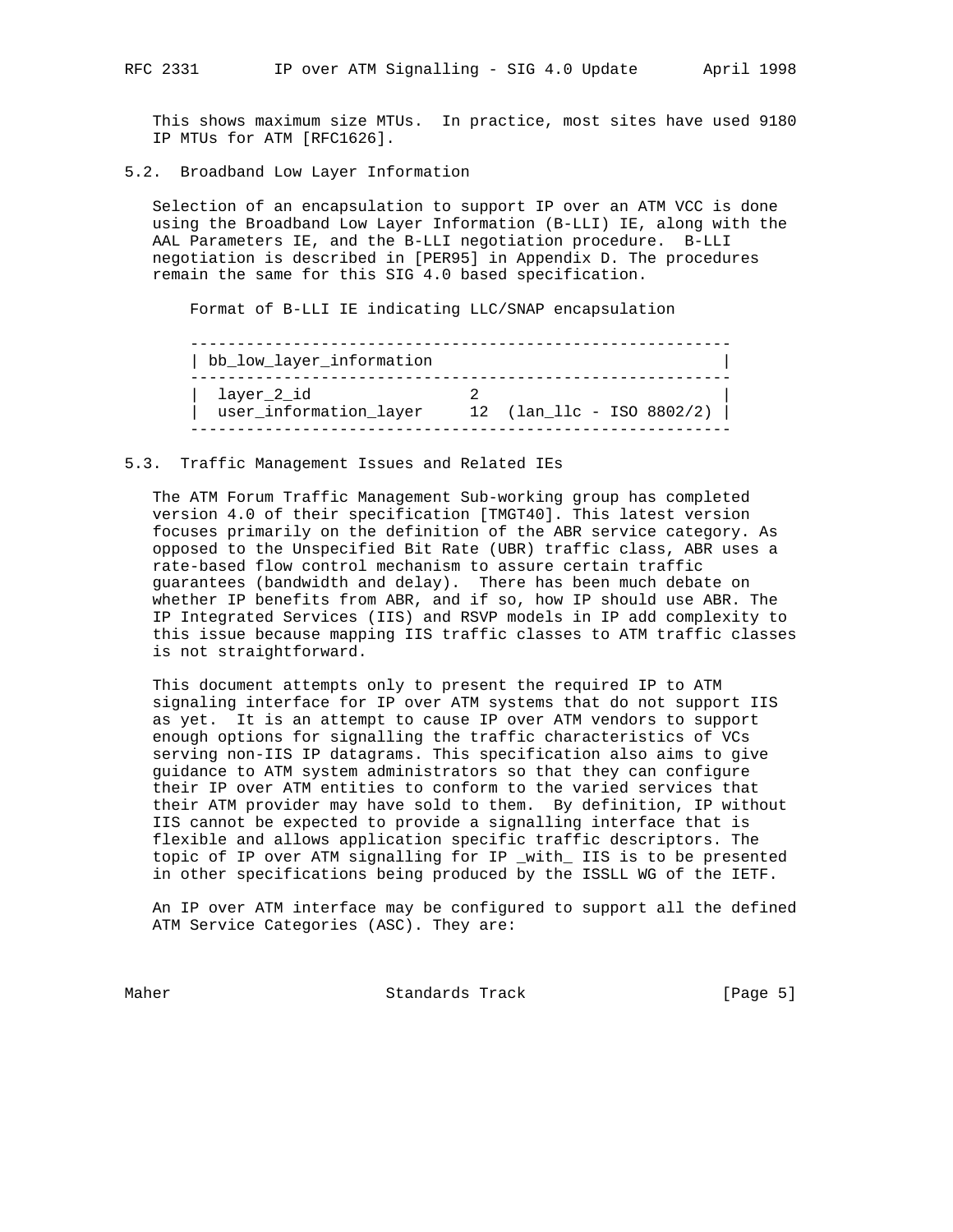- CBR

- CBR with CLR specified (loss-permitting CBR)

 $-$  ABR

- UBR
- real time VBR
- non-real time VBR

 The ATM Traffic Descriptor IE, Broadband Bearer Capability IE, and the QoS Parameter IE together define the signalling view of ATM traffic management. Additionally, the Extended QoS parameters IE and the End-to-end Transit Delay IE may be used to provide more specifics about traffic requirements, however this note does not provide explicit recommendations on their use. Annex 9 of [SIG40] describes a set of allowable combinations of traffic and QoS related paramenters defined for SIG 4.0. This set includes all forms of non-IIS IP signaling configurations that MUST be implemented in ATM endsystems to accommodate varied sites' needs. The principle is that IP over ATM service may be available in different sites by different types of procured ATM service; for one site, a CBR PVP might be cost-effective and then the SVCs that IP over ATM without IIS must establish must be CBR. Similarly, VBR or ABR PVPs could be provisioned. The intent of this document is to specify the use of the most sensible parameters within this non-IIS configuration. For instance, for non-IIS VBR, the SCR value may need to be hand configured for IP users, or for ABR, the PCR value may be link-rate with a 0 MCR.

 For the reader's convenience, we have replicated the tables found in Annex 9 of [SIG40] in Appendix C of this document. Ideally this document could recommend specific values for the various table parameters that would offer the most sensible IP over ATM service. Nevertheless, it is not possible to mandate specific values given the varied scenarios of procured ATM service.

## 5.3.1. ATM Traffic Descriptor

 Even with the newly defined ABR ASC, the most convenient model for supporting IP still corresponds to the best effort capability, the UBR ASC. The rationale for this assertion stems from the fact that a non-IIS IP service has no notion of the performance requirements of the higher layers it supports. Therefore, if a site's configuration allows use of UBR, users SHOULD signal for it using the IE's and parameters pertaining to the UBR ATC. See Appendix C for the list of those IE's and parameters.

 Although we consider the UBR ASC the most natural ASC for best-effort IP, ATM vendors that implement VBR and ABR services could possibly create hooks for convenient use of these services. If this is the

Maher Standards Track (Page 6)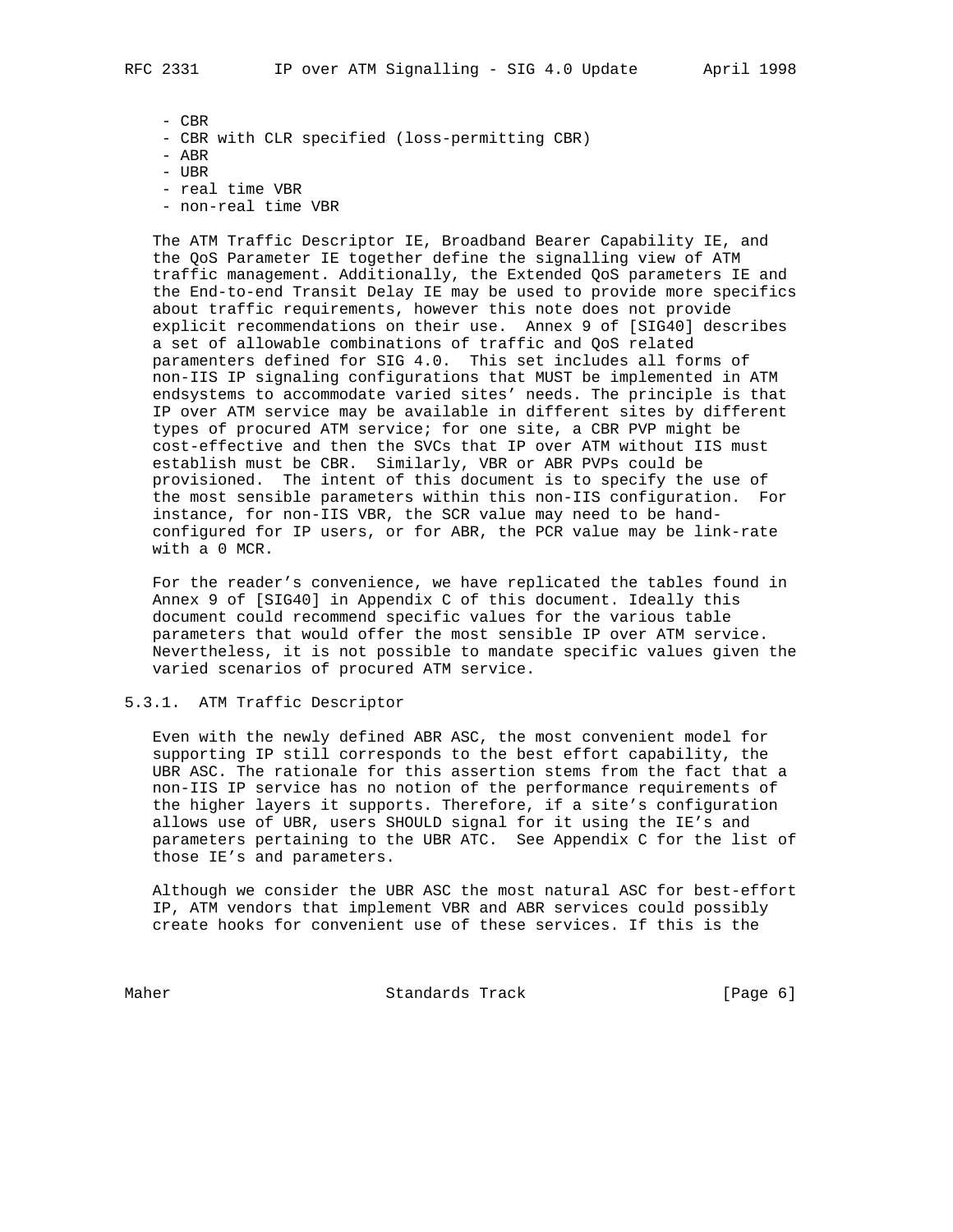case, IP routers may perhaps have the most to gain from use of VBR or ABR services because of the large aggregated traffic volume they are required to forward. See Appendix B for detailed suggestions on VBR and ABR signalling for IP routers. We simply note here that, in support of ABR service, two new subfields have been added in SIG 4.0 to the Traffic Descriptor IE. These fields are the forward and backward 'Minimum Cell Rate' fields.

# 5.3.1.1. Tagging vs. Dropping

 The Traffic Descriptor IE contains a 'tagging' subfield used for indicating whether the network is allowed to tag the source's data cells. Tagging in the network may occur during periods of congestion or when the source's traffic has violated the traffic contract for the connection. See Section 4 of [TMGT40] for an explanation of ATM connection conformance and the Usage Parameter Control (UPC) function.

 SIG 4.0 and TMGT 4.0 define two modes of UBR, UBR.1 which disables tagging and UBR.2 which enables tagging (see Appendix C). In some network environments there is no potential for UBR traffic sources to violate the connection traffic contract because, either the user's terminal equipment supports traffic shaping, or the network does not enforce PCR. In such environments, the user SHOULD specify 'no tagging' in the SETUP message (UBR.1). Specifying 'no tagging' indicates to the network that cells should be dropped during periods of congestion instead of being randomly marked/tagged as low priority. Cells of packets that the source itself has marked as low priority are dropped first, thereby preserving the source's characterization of the traffic.

 On the other hand, when the network applies PCR to the UPC function, meaning it enforces PCR, and traffic shaping is not enabled at the source, the source has the potential to violate the traffic contract and SHOULD therefore signal for tagging (UBR.2). Tagging allows the source's non-conforming cells to be tagged and forwarded instead of dropped.

5.3.2. Traffic Parameter Negotiation

 SIG 4.0 allows certain traffic parameters to be negotiated during the call establishment phase Traffic parameters cannot be 'renegotiated' after the call is active. Two new IEs make negotiation possible:

 - the Minimum Acceptable ATM Traffic Descriptor IE allows negotiation of PCR parameters

Maher **Standards Track** [Page 7]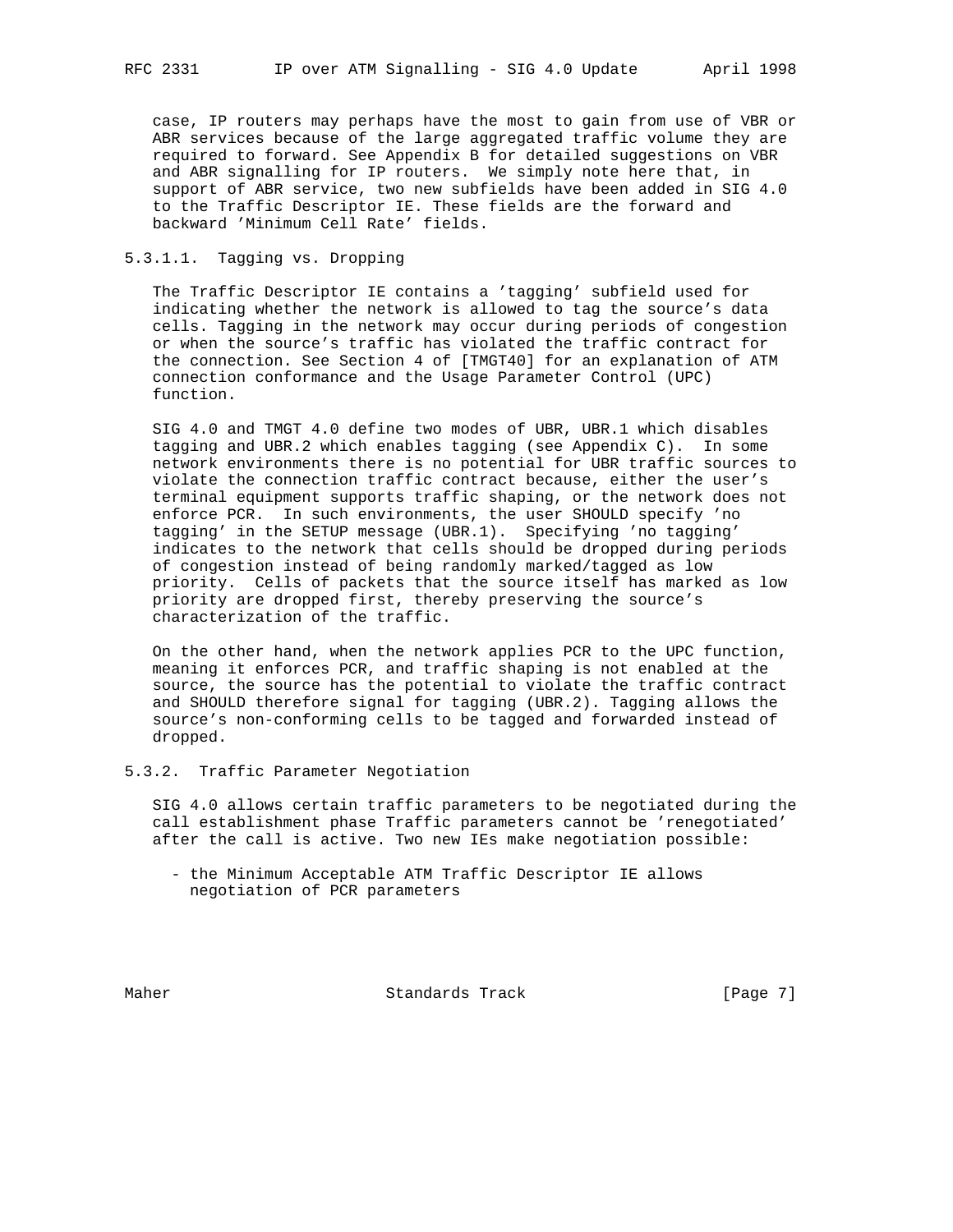- the Alternative ATM Traffic Descriptor IE allows negotiation of other traffic parameters

 A SETUP or CONNECT message may include ONLY one of the above IEs. That is, the calling party may only offer an 'alternative' or 'minimum' to the requested traffic parameters. (See Section 8 of [SIG40].) IP over ATM entities SHOULD take advantage of this capability whenever possible. In order to do so, IP over ATM entities SHOULD specify PCR \_equal\_ to the link rate in the ATM Traffic Descriptor IE of the SETUP message and a minimum of zero PCR in the Minimum Acceptable ATM Traffic Descriptor IE.

# 5.3.3. Broadband Bearer Capability

 A new field in UNI signalling 4.0 called, 'ATM Transfer Capability' (ATC), has been defined in the Broadband Bearer Capability IE for the purpose of explicitly specifying the desired ATM traffic category. The figure below shows the allowable ATC values.

Format and field values of Broadband Bearer Capability IE

 ------------------------------------------------------------- | bb\_bearer\_capability | ------------------------------------------------------------| | spare 0 | | bearer\_class bcob-x,c,a or VP | | | transfer\_capability cbr, rt-vbr, nrt-vbr, abr | | susceptibility\_to\_clipping 0 (not suscept) | | spare 0 | | user\_plane\_configuration pt-to-pt, pt-to-mpt | -------------------------------------------------------------

### 5.3.4. QoS Parameter

 Inclusion of the QoS Parameter IE is not mandatory in SIG 4.0. It may be omitted from a SETUP message \_if and only if\_ the Extended QoS Parameters IE is included (see next section). This specification makes no explicit recommendation on the use of the QoS related IEs.

5.3.4.1. Two IEs for Signalling of Individual QoS Parameters

 SIG 4.0 allows for signalling of individual QoS parameters for the purpose of giving the the network and called party a more exact description of the desired delay and cell loss characteristics. The two individual QoS related IEs, Extended QoS Parameters IE and End to-End Transit Delay IE, can be used in the SETUP and CONNECT signaling messages in place of the 'generic' QoS Parameter IE. Note that inclusion of these two IEs depends on the type of ATM service

Maher **Standards Track** [Page 8]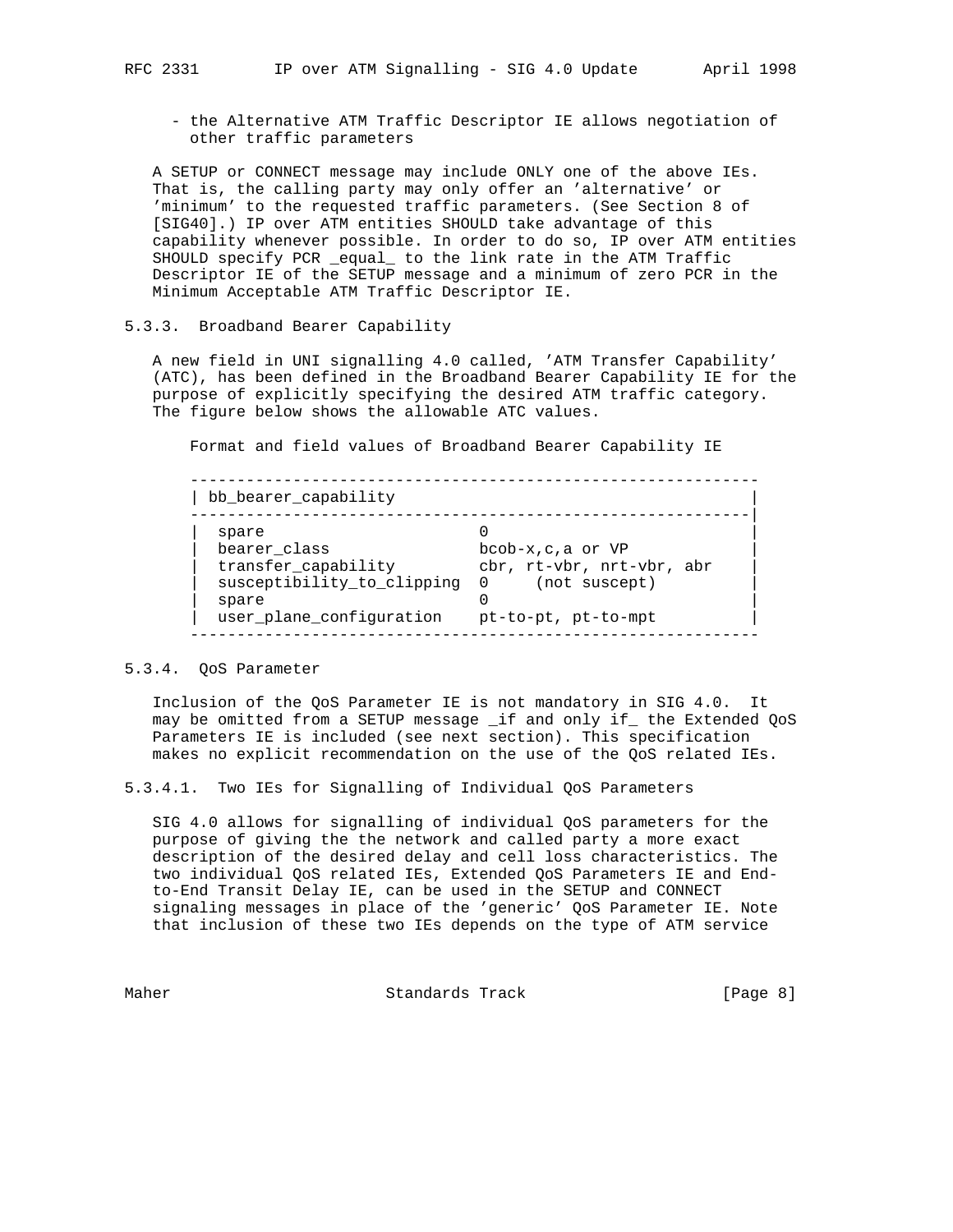category requested (see Annex 9 in [SIG40]).

5.4. ATM Addressing Information

 ATM addressing information is carried in the Called Party Number, Calling Party Number, and, under certain circumstance, Called Party Subaddress, and Calling Party Subaddress IE. The ATM Forum ILMI Specification 4.0 [ILMI40] provides the procedure for an ATM endsystem to learn its own ATM address from the ATM network, for use in populating the Calling Party Number IE.

Format and field values of Called Party Number IE

| called party number |                                  |
|---------------------|----------------------------------|
| type of number      | (international number / unknown) |
| addr plan ident     | (ISDN / ATM Endsystem Address)   |
| addr number         | (E.164 / ATM Endsystem Address)  |

6. ABR Signaling In More Detail

 The IEs and procedures pertaining to ABR signalling are briefly described in this section. Nevertheless, this document makes no specific recommendation on when to use the ABR service category for IP VCCs or give suggestions on appropriate values for the various parameters in the ABR related IEs.

Two new IEs have been defined for ABR signaling:

- o ABR Setup Parameters
- o ABR Additional Parameters

 These IEs may be optionally included in a SETUP or CONNECT message. The ABR Setup Parameters IE contains the following subfields:

- Forward/Backward ABR Initial Cell Rate
- Forward/Backward ABR Transient Buffer Exposure
- Cumulative RM Fixed Round Trip Time
- Forward/Backward Rate Increment Factor
- Forward/Backward Rate Decrease Factor

The ABR Additional Parameters IE contains one subfield:

- Forward/Backward Additional Parameters Record

Maher **Standards Track** [Page 9]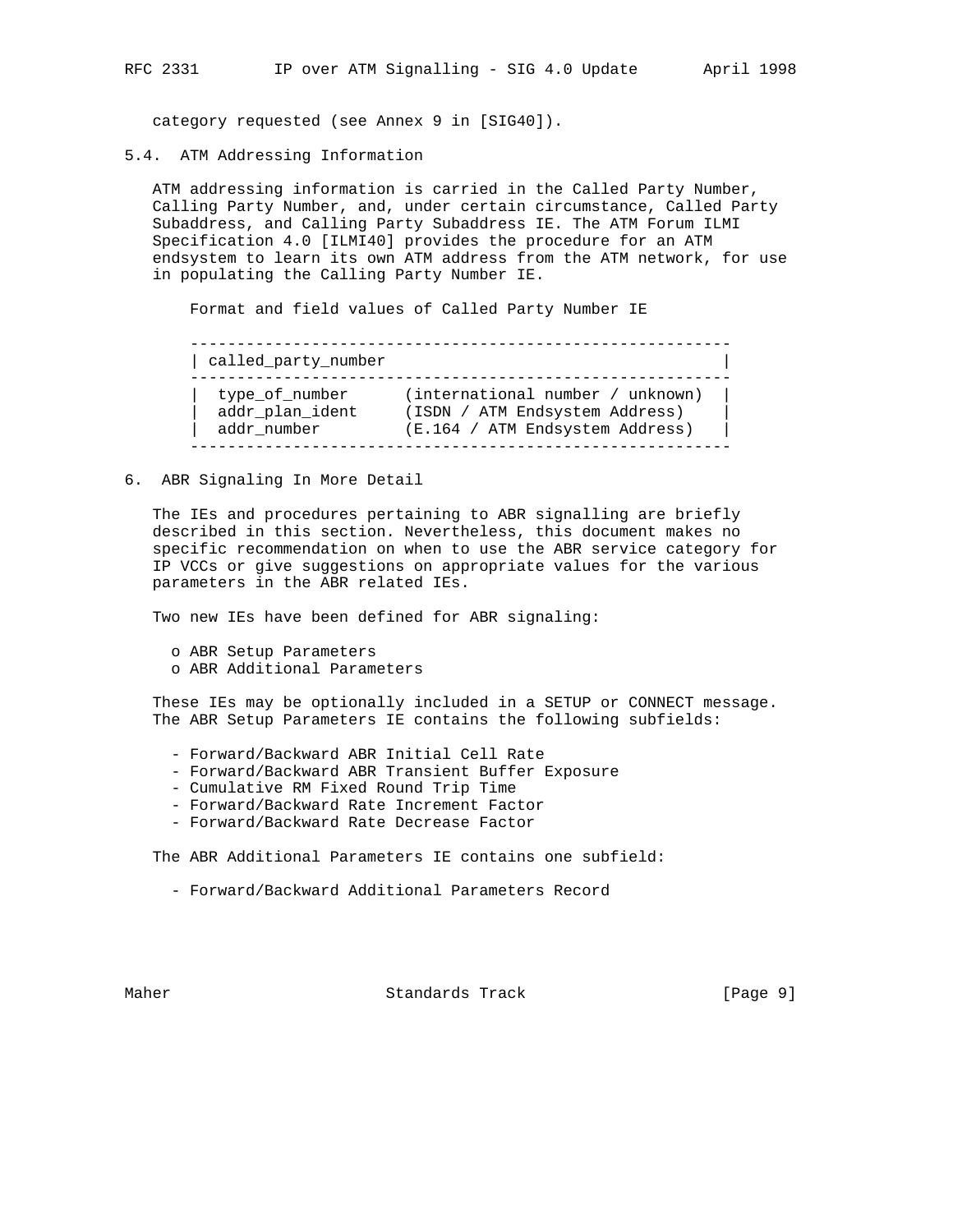The Additional Parameters Record value is a compressed encoding of a set of ABR parameters (see [SIG40] and [ABRS]).

7. Frame Discard Capability

 The frame discard capability in SIG 4.0 is primarily based on the 'Partial and Early Packet Discard' strategy [ROM94]. Its use is defined for any of the ATM services, except for loss-less CBR. Frame discard signaling MUST be supported by all IP over ATM entities and it is RECOMMENDED that frame discard be signaled for all IP SVCs because it has been proven to increase throughput under network congestion. Signaling for frame discard is done by setting the frame discard bit in the 'Traffic Management Options' subfield in the Traffic Descriptor IE. It is possible that not all network entities in the SVC path support frame discard, but it is required that they all forward the signaling.

8. Security Considerations

 The ATM Forum Security sub-working group is currently defining security mechanisms in ATM. The group has yet to produce a specification, therefore it is premature to begin defining IP over ATM signalling's use of ATM security. The ATM Forum is working on authentication mechanisms for signalling and on mechanisms for providing data integrity and confidentiality (e.g encryption). Lack of these ATM security mechanisms prevents the authentication of the originator of signalling messages, such as, connection setup request or connection teardown request. IP Security (RFC1825) can be applied to IP datagrams over ATM VCs to overcome the lack of security at the ATM layer.

9. Acknowledgements

 The authors would like to thank the members of the ION working group for their input. Special thanks to K.K. Ramakrishnan and Kerry Fendick who contributed Appendix B of this document.

# REFERENCES

 [ABRS] ATM Forum, "Addendum to UNI Signalling v4.0 for ABR Parameter Negotiation", af-sig-0076.000; available at ftp://ftp.atmforum.com/pub.

 [ABRT] ATM Forum, "Addendum to Traffic Management v4.0 for ABR Parameter Negotiation", af-tm-0077.000; available at ftp://ftp.atmforum.com/pub.

Maher Standards Track [Page 10]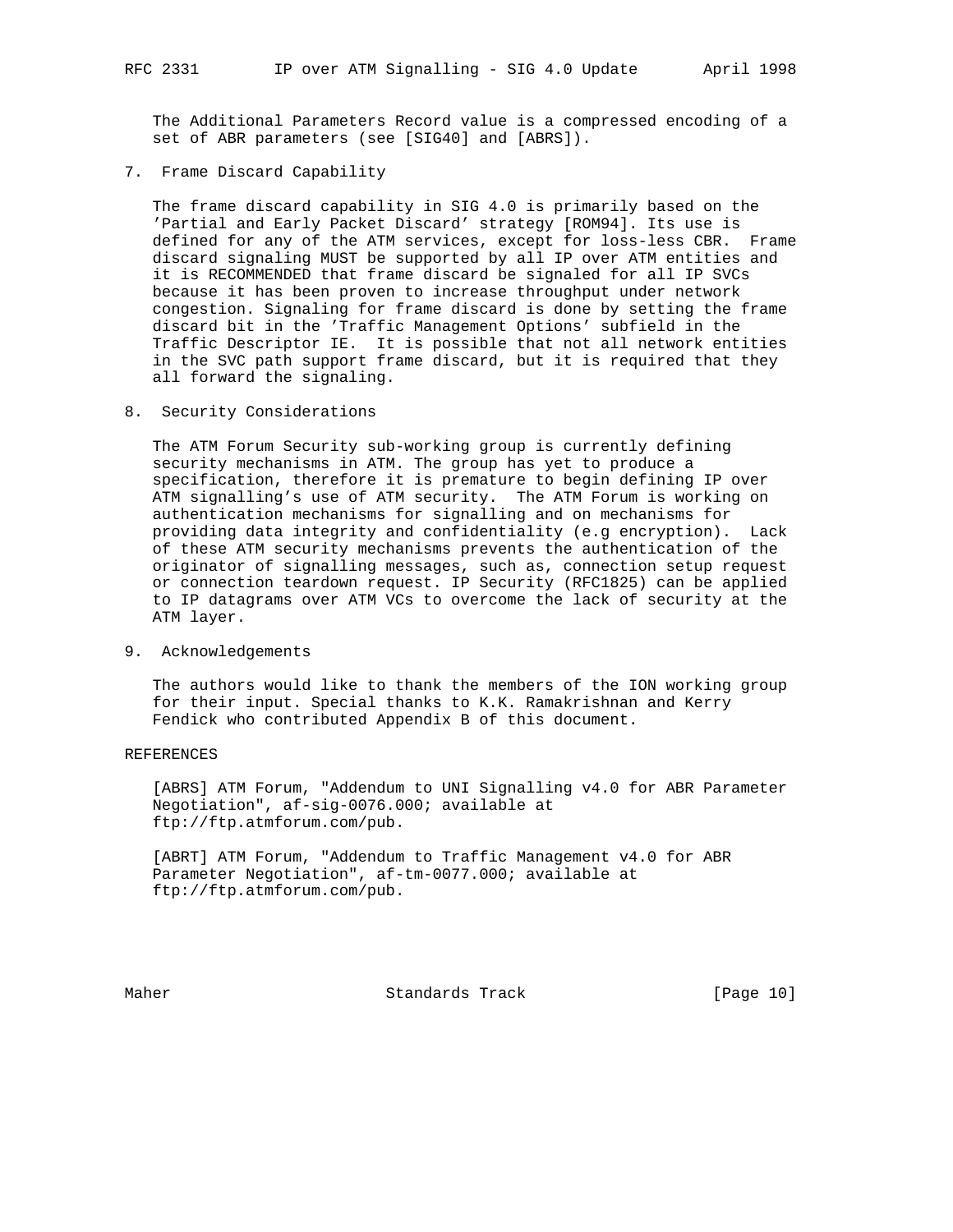[RFC1122] Braden, R., Editor, "Requirements for Internet Hosts -- Communication Layers", STD 3, RFC 1122, October 1989.

 [RFC1633] Braden, R., Clark, D., and S. Shenker, "Integrated Service in the Internet Architecture: An Overview", RFC 1633, June 1994.

 [RFC2119] Bradner, S., "Key words for use in RFCs to Indicate Requirement Levels", BCP 14, RFC 2119, March 1997.

 [RFC1483] Heinanen, J., "Multiprotocol Encapsulation over ATM Adaptation Layer 5", RFC 1483, July 1993.

 [ILMI40] ATM Forum, "Integrated Local Management Interface (ILMI) Specification Version 4.0", af-ilmi-0065.000, finalized September 1996; available at ftp://ftp.atmforum.com/pub.

 [ISO8473] ISO/IEC 8473, Information processing systems - Data communications - Protocol for providing the connectionless-mode network service, 1988.

 [ISO9577] Information Technology - Telecommunication and information exchange between systems - Protocol identification in the network layer ISO/IEC TR9577 (International Standards Organization: Geneva, 1990)

 [LAUB98] Laubach, M., and J. Halpern, "Classical IP and ARP over ATM", RFC 2225, April 1998.

 [LUC98] Luciani, J., Katz, D., Piscitello, D., Cole, B., and N. Doraswamy, "NBMA Next Hop Resolution Protocol (NHRP)", RFC 2332, April 1998.

 [RFC1755] Perez\*, M., et. al., "ATM Signaling Support for IP over ATM", RFC 1755, February 1995. (\* see author's information below)

 [ROM94] Romanow, A., and Floyd, S., Dynamics of TCP Traffic over ATM Networks. IEEE JSAC, V. 13 N. 4, May 1995, p. 633-641. Abstract. An earlier version appeared in SIGCOMM '94, August 1994, pp. 79-88.

 [RFC2205] Braden, R., Zhang, L., Berson, S., Herzog, S., and S. Jamin, "Resource ReSerVation Protocol (RSVP) - Version 1 Functional Specification", RFC 2205, September 1997.

 [SIG40] ATM Forum, "ATM User-Network Interface (UNI) Signalling Specification Version 4.0", af-sig-0061.000, finalized July 1996; available at ftp://ftp.atmforum.com/pub.

Maher **Standards Track** [Page 11]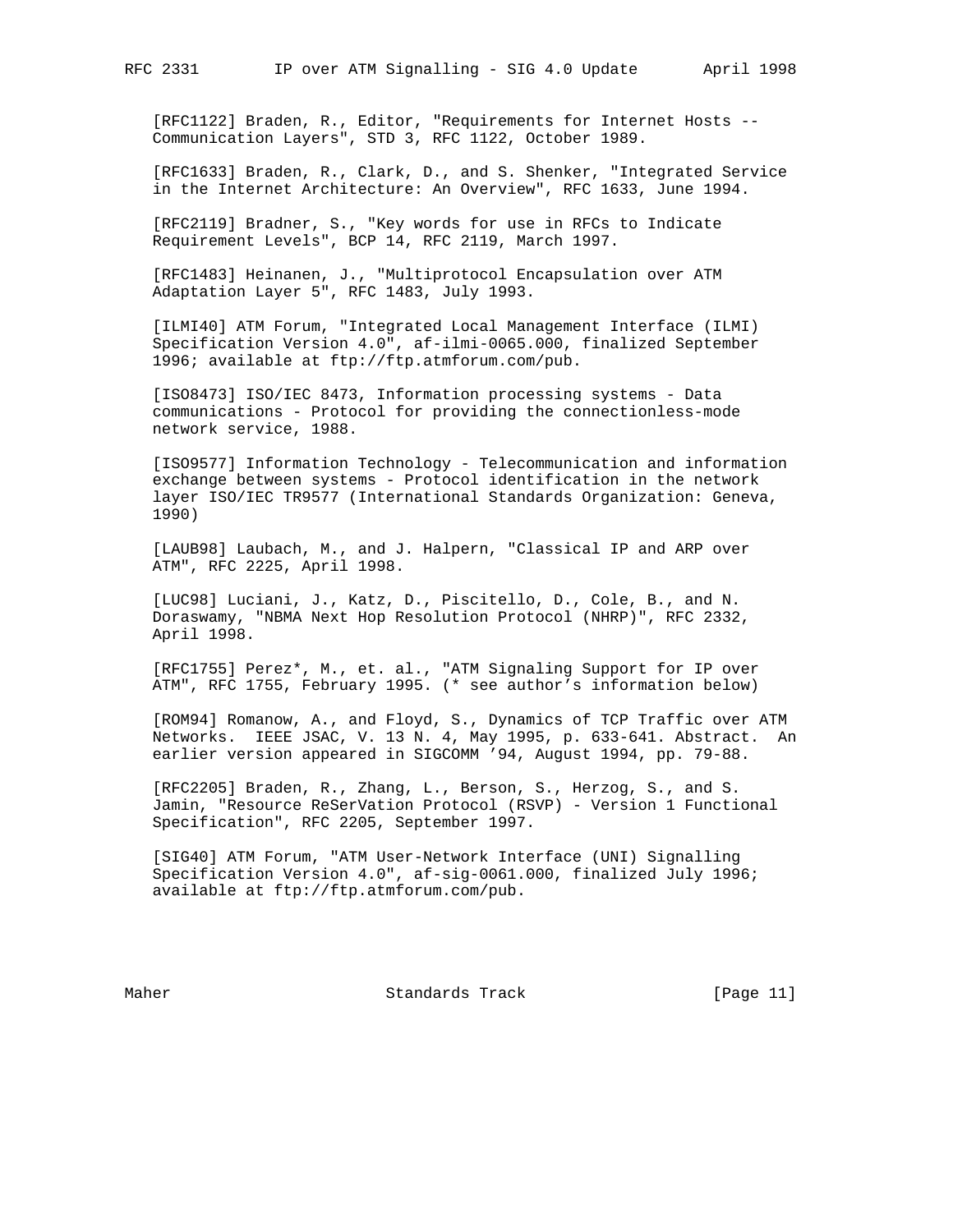[TMGT40] ATM Forum, "Traffic Management Specification Version 4.0", af-tm-0056.000, finalized April 1996; available at ftp://ftp.atmforum.com/pub.

 [UNI95] ATM Forum, "ATM User-Network Interface Specification Version 3.1", Prentice Hall, Upper Saddle River, NJ, 1995.

Author's Address

 Maryann P. Maher (formerly Maryann Perez) USC/ISI 4350 N. Fairfax Drive, Suite 620 Arlington VA 22203

EMail: maher@isi.edu

Maher Standards Track [Page 12]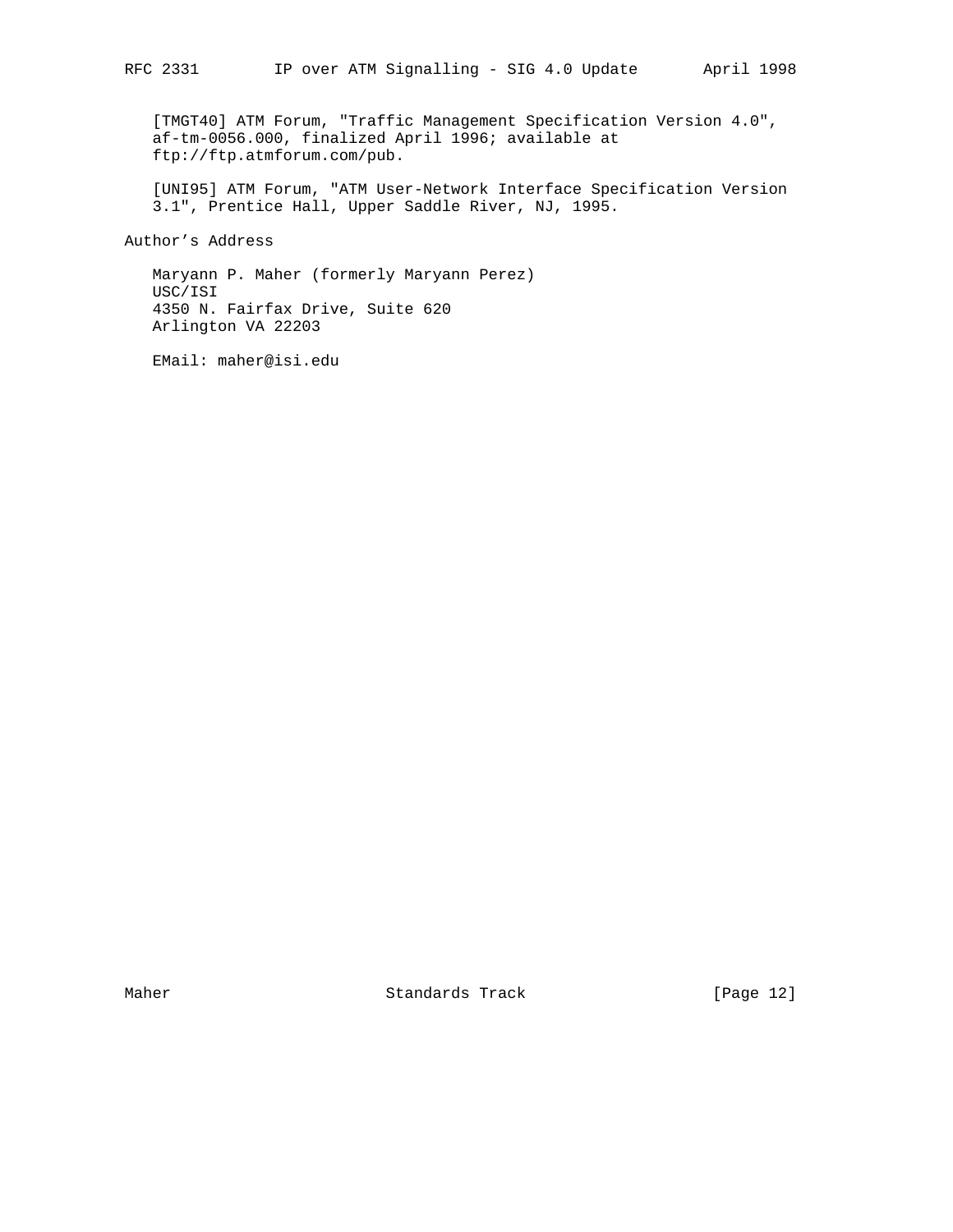Appendix A. A Sample SIG 4.0 SETUP Message

+--------------------------------------------------------------------+ SETUP Information Elements/ Fields **Value**/(Meaning) -------------------- -------------- aal\_parameters aal\_type 5 (AAL 5) fwd\_max\_sdu\_size\_ident 140 fwd\_max\_sdu\_size (xmit IP MTU value) bkw\_max\_sdu\_size\_ident 129 bkw\_max\_sdu\_size (recv IP MTU, 0 for disallowing return traffic) sscs\_type identifier 132 sscs\_type 0 (null SSCS) traffic\_descriptor fwd\_peak\_cell\_rate\_0\_1\_ident 132 fwd\_peak\_cell\_rate\_0\_1 (link rate)<br>bkw\_peak\_cell\_rate\_0\_1\_ident 133 bkw\_peak\_cell\_rate\_0\_1\_ident 133 bkw\_peak\_cell\_rate\_0\_1 (link rate) traff\_mngt\_options\_ident 191 fwd\_frame\_discard 1 (on) bkw\_frame\_discard 1 (on if return traffic indicated) spare 0 tagging\_bkw 1 (on) tagging\_bkw<br>
tagging\_fwd 1 (on if return traffic indicated)<br>
1 (on if return traffic indicated)<br>
1 (on) best\_effort\_indication 190 (on) minimum\_acceptable\_traffic\_descriptor fwd\_peak\_cell\_rate\_0\_1\_ident 132 fwd\_peak\_cell\_rate\_0\_1 0 bkw\_peak\_cell\_rate\_0\_1\_ident 133 bkw\_peak\_cell\_rate\_0\_1 0 bb\_bearer\_capability /\* a coding for specifying UBR like service \*/ spare 0<br>bearer\_class 0<br>16 bearer\_class 16 (BCOC-X)<br>spare 0 spare 0 atm\_transfer\_capability 10 (nrt-vbr) susceptibility\_to\_clipping 0 (not susceptible to clipping) spare 0 user\_plane\_configuration 0 (point\_to\_point)

Maher **Standards Track** [Page 13]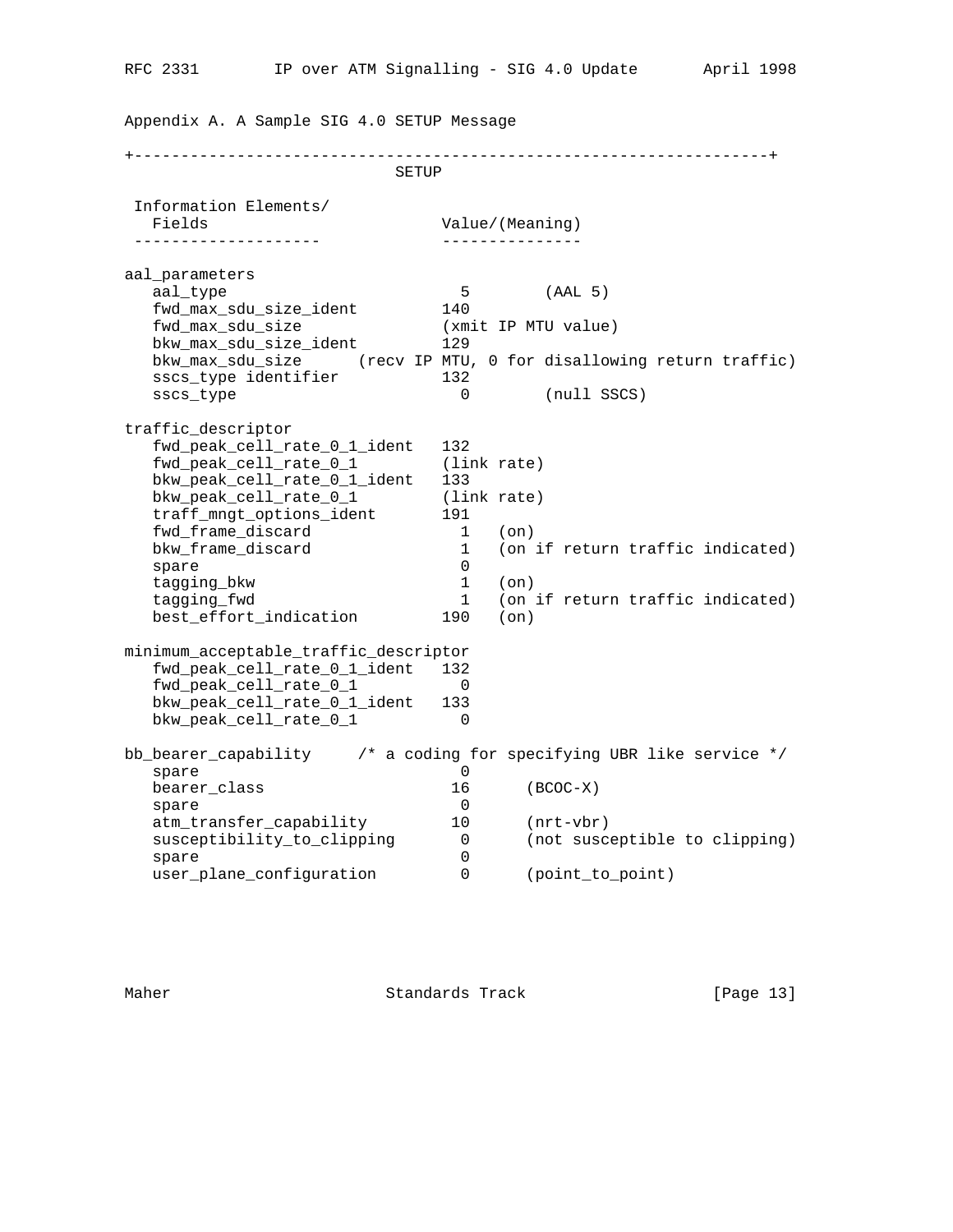| bb low layer information<br>layer 2 id<br>user_information_layer                                                      | 2<br>12       | $(lan 11c - ISO 8802/2)$                                                                                                                                               |
|-----------------------------------------------------------------------------------------------------------------------|---------------|------------------------------------------------------------------------------------------------------------------------------------------------------------------------|
| gos parameter<br>qos class fwd<br>gos class bkw                                                                       | 0<br>$\Omega$ | (class 0)<br>(class 0)                                                                                                                                                 |
| called party number<br>type of number<br>addr plan ident<br>number                                                    |               | (international number / unknown)<br>(ISDN / ATM Endsystem Address)<br>(E.164 / ATM Endsystem Address)                                                                  |
| calling party number<br>type of number<br>addr_plan_ident<br>presentation_indic<br>spare<br>screening indic<br>number | $\Omega$      | (international number / unknown)<br>(ISDN / ATM Endsystem Address)<br>(presentation allowed)<br>(user_provided verified and passed)<br>(E.164 / ATM Endsystem Address) |
|                                                                                                                       | ------------- |                                                                                                                                                                        |

 Figure 1. Sample contents of SETUP message

Maher Standards Track [Page 14]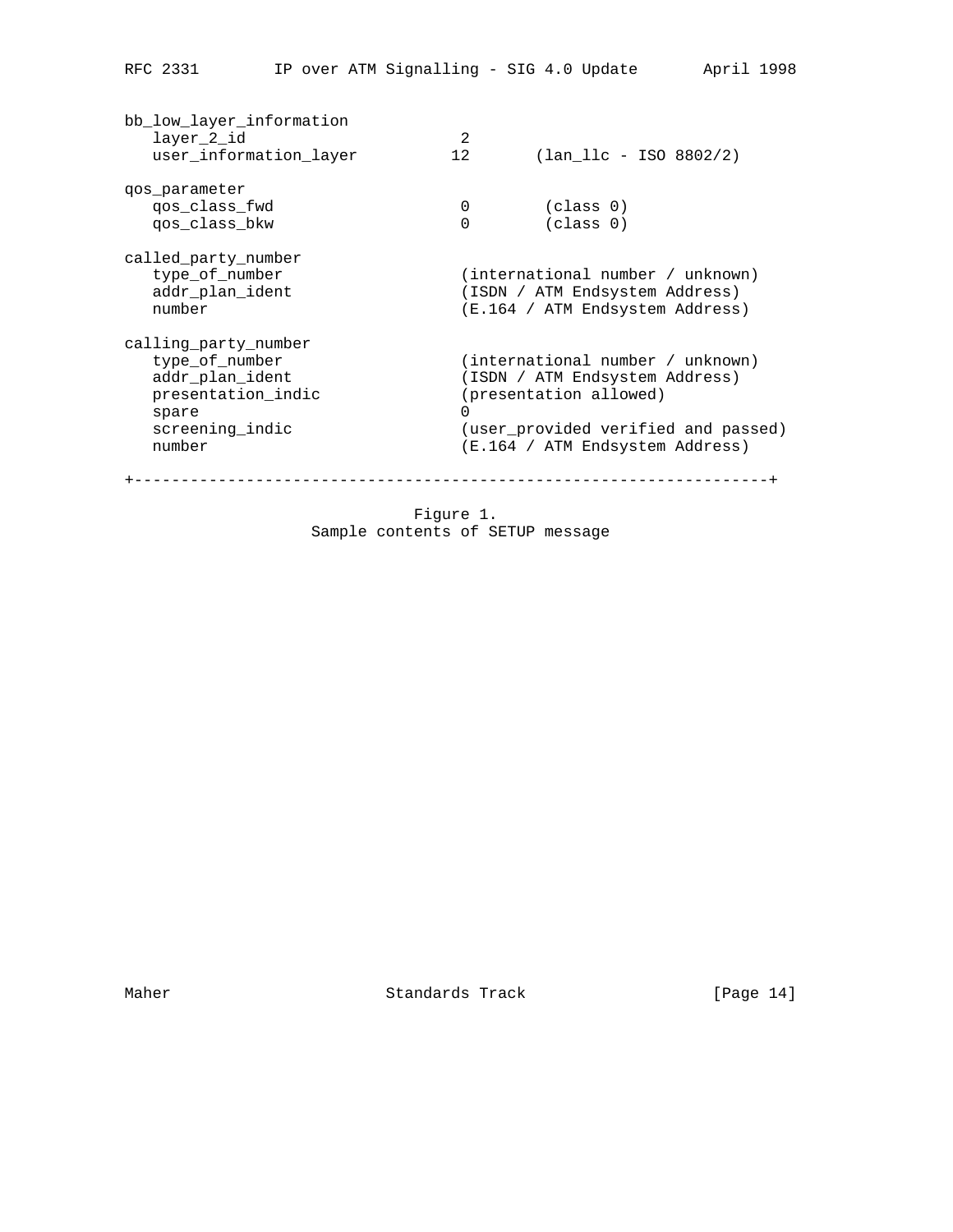Appendix B. ABR and VBR Signaling Guidelines for IP Routers

 When ATM is used to interconnect routers that are supporting a best effort service, the ATM connection typically carries an aggregation of IP flows, e.g., all best effort IP traffic between a pair of routers. With the efforts undertaken by ATM to be more "packet friendly" (e.g., frame discard), it is useful to examine ways that a VC can provide service comparable to or better than that of a dedicated or leased "link" in terms of performance and packet loss.

 For ATM connections used to interconnect routers, a non-zero bandwidth reservation may be required to achieve consistently adequate performance for the aggregate set of flows. The support of bandwidth commitments for an ATM connection carrying IP traffic helps to assure that a certain fraction of each link's capacity is reserved for the total IP traffic between the routers. Reserving bandwidth for the aggregation of best-effort traffic between a pair of routers is analogous to provisioning a particular link bandwidth between the routers. There are at least 3 service classes defined in the ATM Traffic Management specification that provide varying degrees of capability that are suitable for interconnecting IP routers: UBR, ABR and VBR non-real-time. Although the use of best-effort service (UBR) at the ATM layer is the most straightforward and uncomplicated, it lacks the capability to enforce bandwidth commitments.

 Note that we are talking of providing a "virtual link" between routers, for the aggregate traffic. The provisioning is for the aggregate. It is therefore distinct from the per-flow bandwidth reservations that might be appropriate for Integrated Services.

 Even best-effort IP flows, when supported on an aggregate basis, have some broad service goals. The primary one is that of keeping packet loss rate reasonably small. A service class that strives to achieve this, keeping in mind the tradeoff between complexity and adequate service, is desirable. It has been recommended in this memo that UBR be the default service for this. UBR with (some form of) packet discard has the desirable goal of being simple in function, and it appears that vendors will be supporting it. However, when available, it may be quite worthwhile to consider ABR and VBR non-real-time service classes.

 Because AAL5 frames with missing cells are discarded by the receiver, ATM bandwidth commitments are most useful if supported in the form of a committed rate of cell delivery in complete, non-errored AAL5 frames delivered to the receiver. In addition, it is desirable for the ATM connection to deliver additional complete frames, beyond this commitment, on a best-effort basis.

Maher Standards Track [Page 15]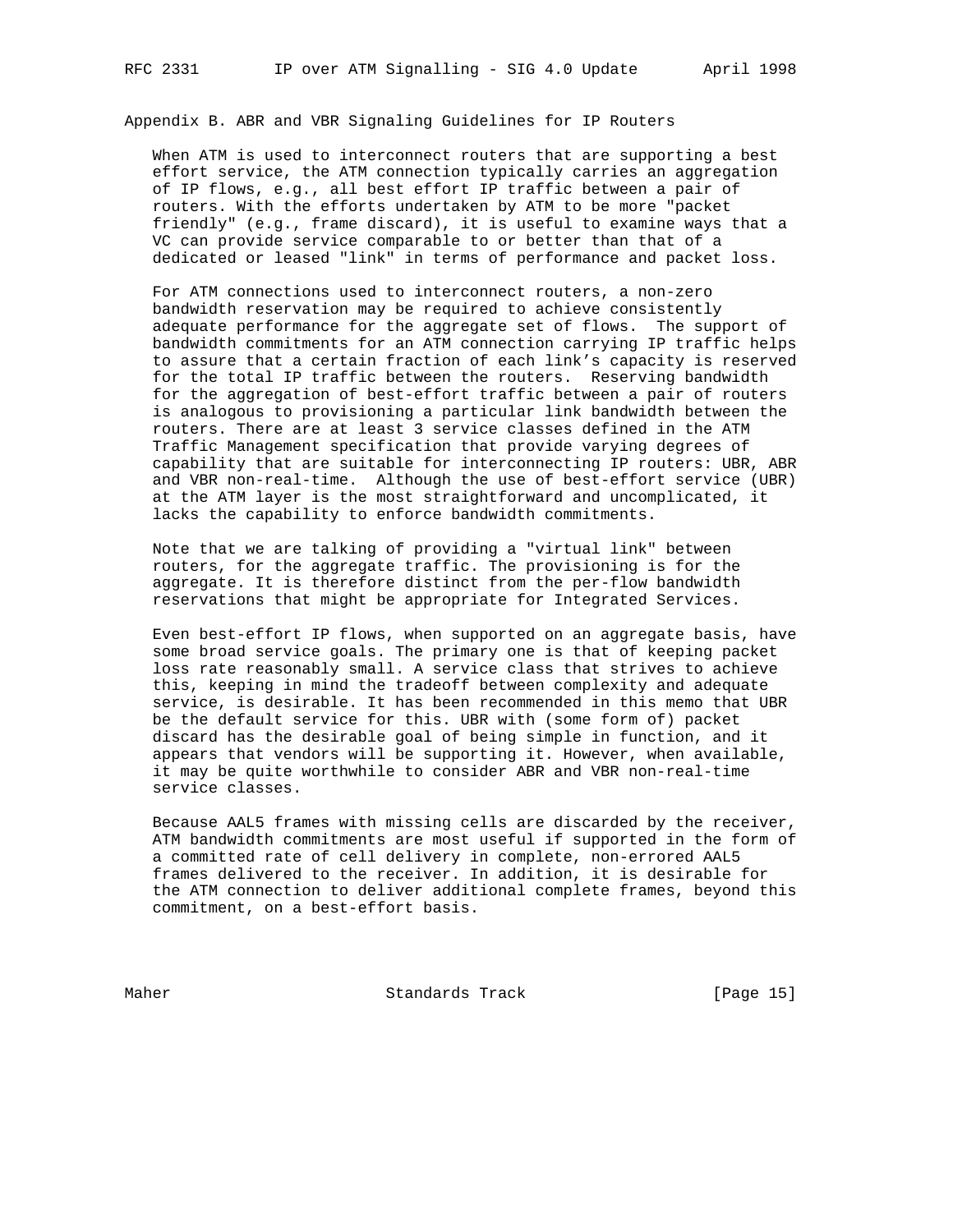These characteristics can be achieved through the ABR service category through the use of a Minimum Cell Rate, if the ABR service is supported by the ATM endpoints and if efficient frame discard is supported at the ABR source. The mechanisms put in place for the ABR service strive to keep loss quite low within the ATM network.

 The parameters that should be specified by the end system are (i) the Peak Cell Rate (likely the link rate), (ii) the Minimum Cell Rate (the committed rate), and (iii) the Cumulative RM Fixed Round-Trip Time. The remaining parameter values, if left unspecified by the calling party, are selected by the network or are chosen from the default values specified in the ATM Forum Traffic Management specification.

 Parameters (i) and (ii) are contained in the mandatory Traffic Descriptor IE, whereas parameter (iii) is contained in the mandatory ABR Setup Parameters IE. Other paramenters in the ABR Setup Parameters IE may be omitted. (Note that the third IE which pertains to ABR signalling, the ABR Additional Parameters IE, is an optional IE and therefore need not be included.) Parameter (iii) is dependent on the hardware of the end system, so that the default value specified for that hardware should be used. In the absense of such a default, a value of zero MAY be specified by the end system. Entities using ABR connections for IP over ATM SHOULD take advantage of parameter negotiation by specifying Peak Cell Rate equal to the link rate in the ATM Traffic Descriptor IE of the SETUP message. The value selected for the Minimum Cell Rate is implementation specific. Note that the MCR also MAY be negotiated if an MCR parameter is included by the end system in the Minimum Acceptable ATM Traffic Descriptor IE. The use of MCR negotiation by the end system is implementation specific. Also, note that Frame Discard MAY be requested for ABR connections as well as for UBR connections. Although the ABR service attempts to minimize cell loss, the use of Frame Discard may improve throughput when cell loss is not eliminated.

 ATM recognizes in addition to the service class (UBR, ABR, etc.), a notion of a QoS class. The QoS class specifies the type of guarantee requested of the network when the call is setup. This is distinct from the service class requested for the connection, and the specification of the traffic parameters (which specify what the source's traffic will look like). QoS class 0 is the "simplest", and is called the Unspecified QoS class. In the context of ABR (and VBR non-realtime below), we are only concerned with the QoS class providing an assurance of acceptable loss behavior for the connection.

Maher Standards Track [Page 16]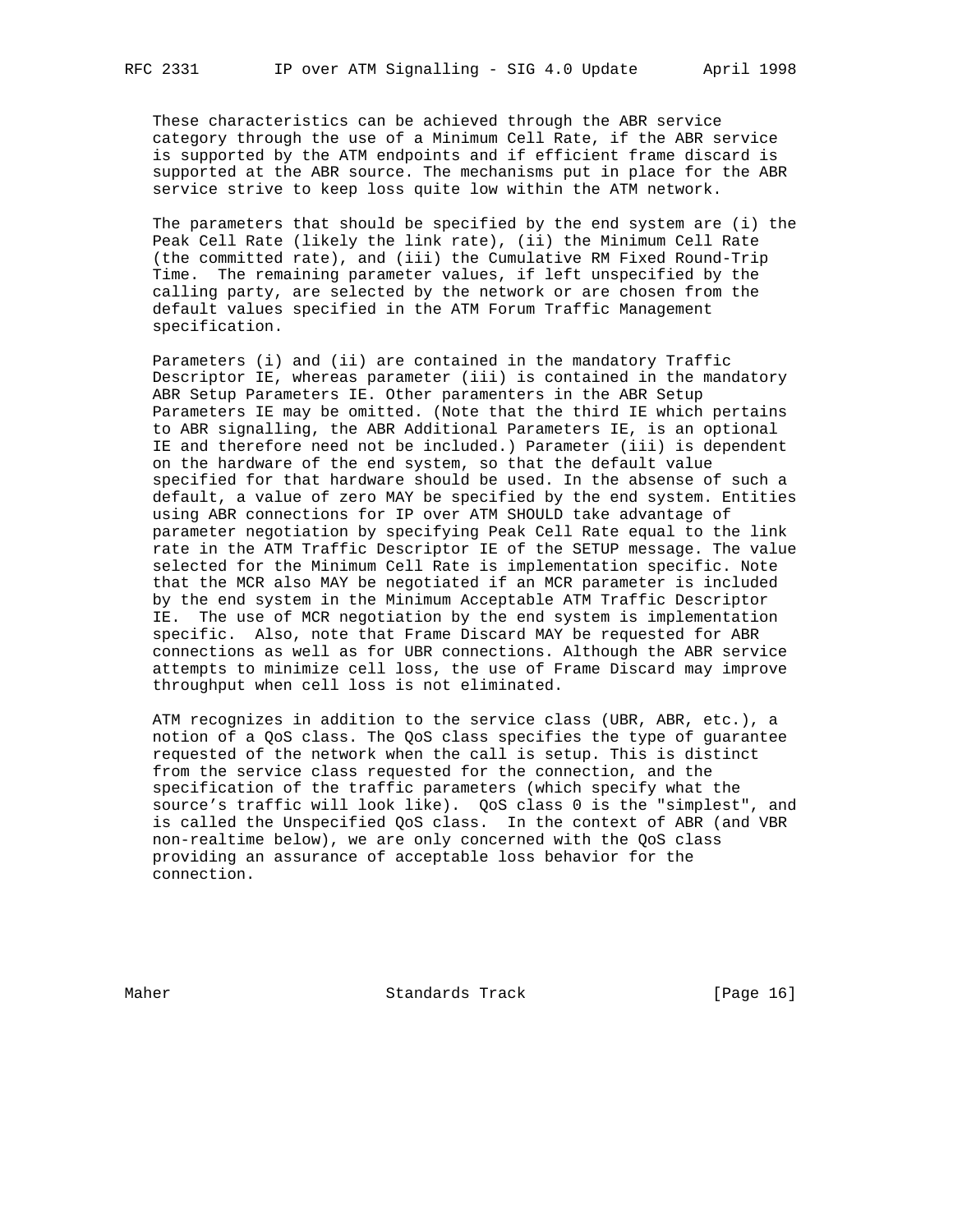The Unspecified QoS Class (QoS Class 0) MUST be requested for ABR connections. In this context, QoS Class 0 corresponds to a network specific objective for the cell loss ratio. Networks in general are expected to support a low Cell Loss Ratio for ABR sources that adjust cell flow in response to control information.

 The VBR-nrt service category provides an alternate means of achieving these characteristics. These characteristics may be obtained with VBR-nrt connections for which (i) the VBR.3 conformance definition is used, (ii) a Sustainable Cell Rate (SCR) and Maximum Burst Size (MBS), and Peak Cell Rate (PCR) are specified, and (iii) both tagging and frame discard are requested. A request for tagging indicates that best-effort delivery is desired for traffic offered in excess of the SCR and MBS. A request for frame discard indicates to the network that the user desires allocations of committed and excess bandwidth to translate into corresponding throughputs at the frame level.

 As with UBR connections, entities using VBR-nrt connections for IP over ATM should take advantage of parameter negotiation by specifying PCR equal to the link rate in the ATM Traffic Descriptor IE of the SETUP message and PCR equal to SCR in the Minimum Acceptable Traffic descriptor. The selection of SCR, MBS, and CLR (cell loss ratio) should be implementation specific. However, for IP over ATM, an MBS value of N\*(Maximum MTU) is RECOMMENDED, where N>=1 with a default of 2 and where Maximum MTU is equal to 192 cells (consistent with an IP MTU size of 9180 bytes [RFC1626]).

Maher Standards Track [Page 17]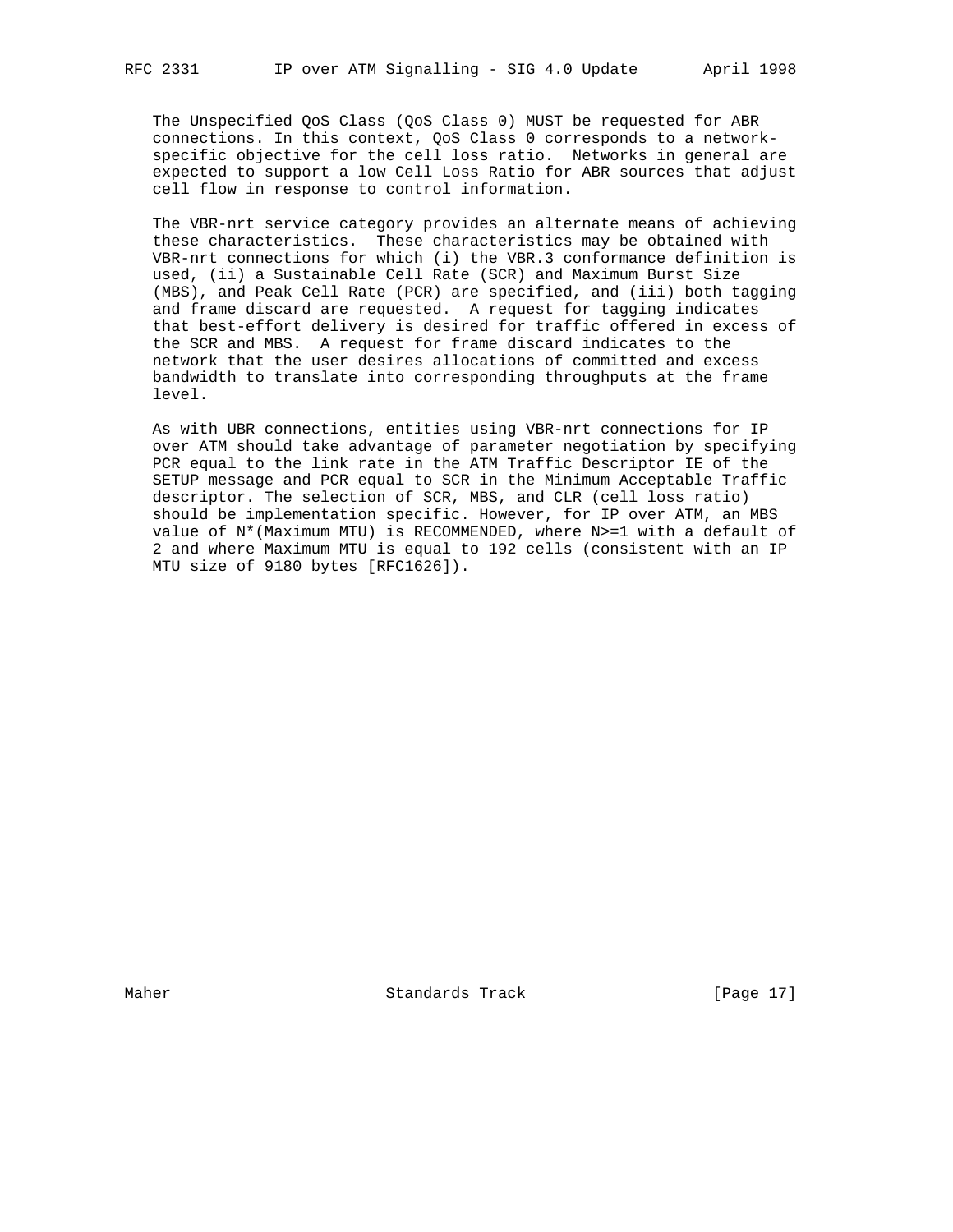Appendix C. Combinations of Traffic Related Parameters

This appendix contains a copy of the five tables found in Annex 9 of [SIG40] which show the allowable combinations of traffic and QoS related parameters in a SIG 4.0 SETUP message.

| ATM Service Category                   |                    |         |        |   | CBR                               |               |             |                           |               |
|----------------------------------------|--------------------|---------|--------|---|-----------------------------------|---------------|-------------|---------------------------|---------------|
| Conformance                            | CBR.1 (note $10$ ) |         |        |   | (note 4)                          |               |             | (note 4)                  |               |
| Bearer Capability                      |                    |         |        |   |                                   |               |             |                           |               |
| BB Bearer Class                        | $A \mid$           | X       | $ $ VP | A | X                                 | $VP^{\wedge}$ | $\mathbb A$ | X                         | $VP^{\wedge}$ |
| ATM Transfer<br>Capability (note 1)    |                    | 7       |        |   | 4, 5,<br>abs $\vert$ or 6 $\vert$ | 5             |             | 4, 5,<br>abs $\vert$ or 6 | 5             |
| Traffic Descriptor<br>for a given dir. |                    |         |        |   |                                   |               |             |                           |               |
| $PCR (CLP=0)$                          |                    |         |        |   |                                   |               |             | S                         |               |
| PCR $(CLP=0+1)$                        |                    | S       |        |   | S                                 |               |             | S                         |               |
| SCR, MBS (CLP=0)                       |                    |         |        |   |                                   |               |             |                           |               |
| SCR, MBS $(CLP=0+1)$                   |                    |         |        |   |                                   |               |             |                           |               |
| Best Effort                            |                    |         |        |   |                                   |               |             |                           |               |
| Tagging                                |                    | N       |        |   | N                                 |               |             | Y/N                       |               |
| Frame Discard                          |                    | Y/N     |        |   | Y/N                               |               |             | Y/N                       |               |
| QoS Classes                            |                    | $\star$ |        |   | $\star$                           |               |             | $\star$                   |               |
| Transit Delay                          |                    | O       |        |   | $\Omega$                          |               |             | O                         |               |
| Peak-to-Peak CDV                       |                    | O       |        |   | 0                                 |               |             | 0                         |               |
| CLR $(CLP=0)^{\sim}$                   |                    |         |        |   | O                                 |               |             | O                         |               |
| CLR $(CLP=0+1)^{\sim}$                 |                    | $\circ$ |        |   |                                   |               |             |                           |               |

Maher

Standards Track

[Page 18]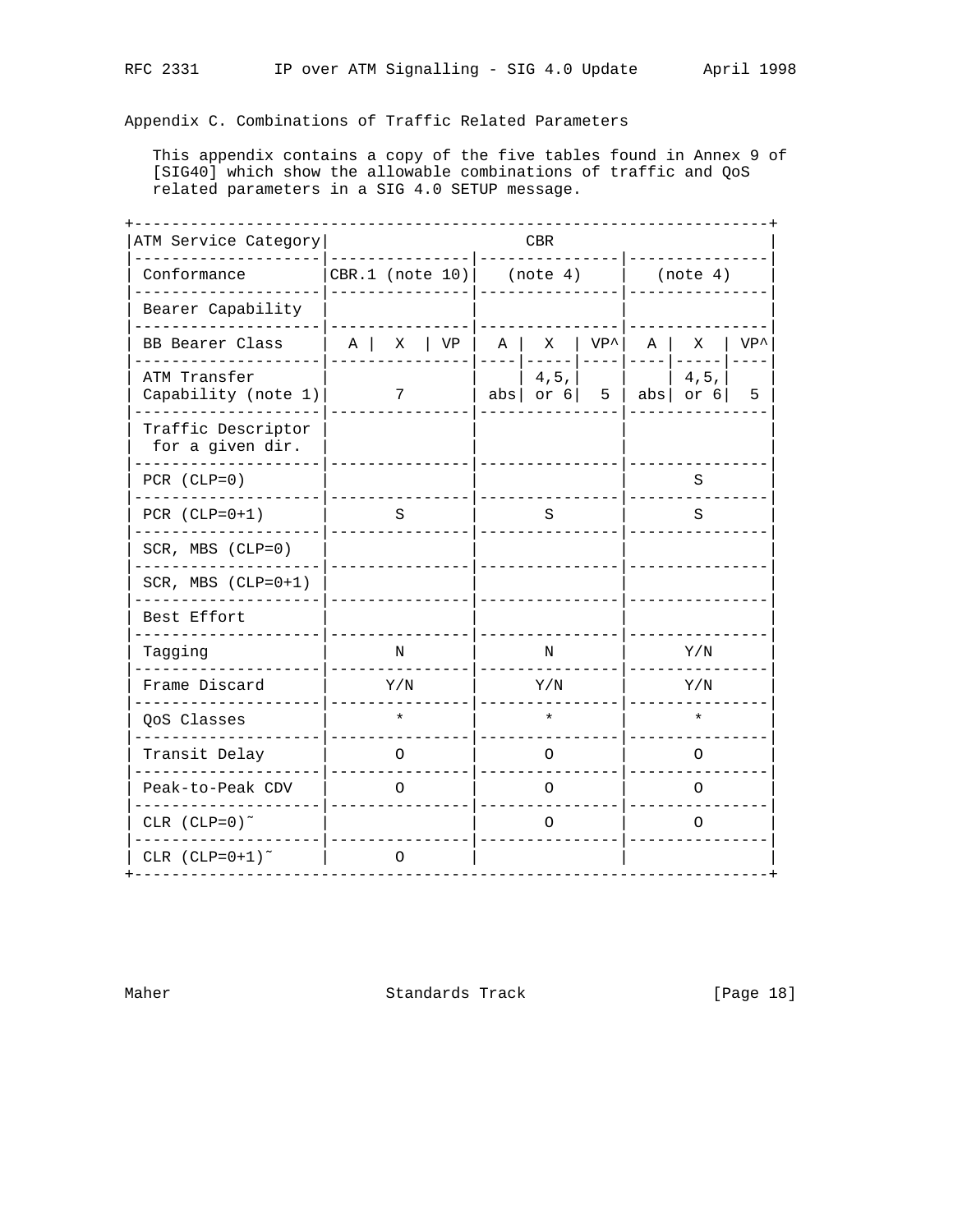| ATM Service Category                   |                      |          |    |              | Real Time VBR |    |              |           |    |  |
|----------------------------------------|----------------------|----------|----|--------------|---------------|----|--------------|-----------|----|--|
| Conformance                            | $VBR.1$ (note $10$ ) |          |    |              | VBR.2         |    | VBR.3        |           |    |  |
| Bearer Capability                      |                      |          |    |              |               |    |              |           |    |  |
| BB Bearer Class                        | $C \mid$             | Χ        | VP | $\mathsf{C}$ | X             | VP | $\mathsf{C}$ | Χ         | VP |  |
| ATM Transfer<br>Capability             |                      | 19       |    | 9            | 1<br>or $9$   | 9  | 9            | 1<br>or 9 | 9  |  |
| Traffic Descriptor<br>for a given dir. |                      |          |    |              |               |    |              |           |    |  |
| PCR $(CLP=0)$                          |                      |          |    |              |               |    |              |           |    |  |
| PCR $(CLP=0+1)$                        |                      | S        |    |              | S             |    |              | S         |    |  |
| SCR, MBS (CLP=0)                       |                      |          |    |              | S             |    |              | S         |    |  |
| SCR, MBS $(CLP=0+1)$                   |                      | S        |    |              |               |    |              |           |    |  |
| Best Effort                            |                      |          |    |              |               |    |              |           |    |  |
| Tagging                                |                      | N        |    |              | N             |    |              | Y/N       |    |  |
| Frame Discard                          |                      | Y/N      |    |              | Y/N           |    |              | Y/N       |    |  |
| QoS Classes                            |                      | $\star$  |    |              | $\star$       |    |              | $\star$   |    |  |
| Transit Delay(nt.2)                    |                      | $\Omega$ |    |              | O             |    |              | $\Omega$  |    |  |
| Peak-to-Peak CDV                       |                      | O        |    |              | O             |    |              | O         |    |  |
| CLR $(CLP=0)^{\sim}$                   |                      |          |    |              | O             |    |              | $\Omega$  |    |  |
| CLR $(CLP=0+1)^{\sim}$                 |                      | O        |    |              |               |    |              |           |    |  |

Standards Track

[Page 19]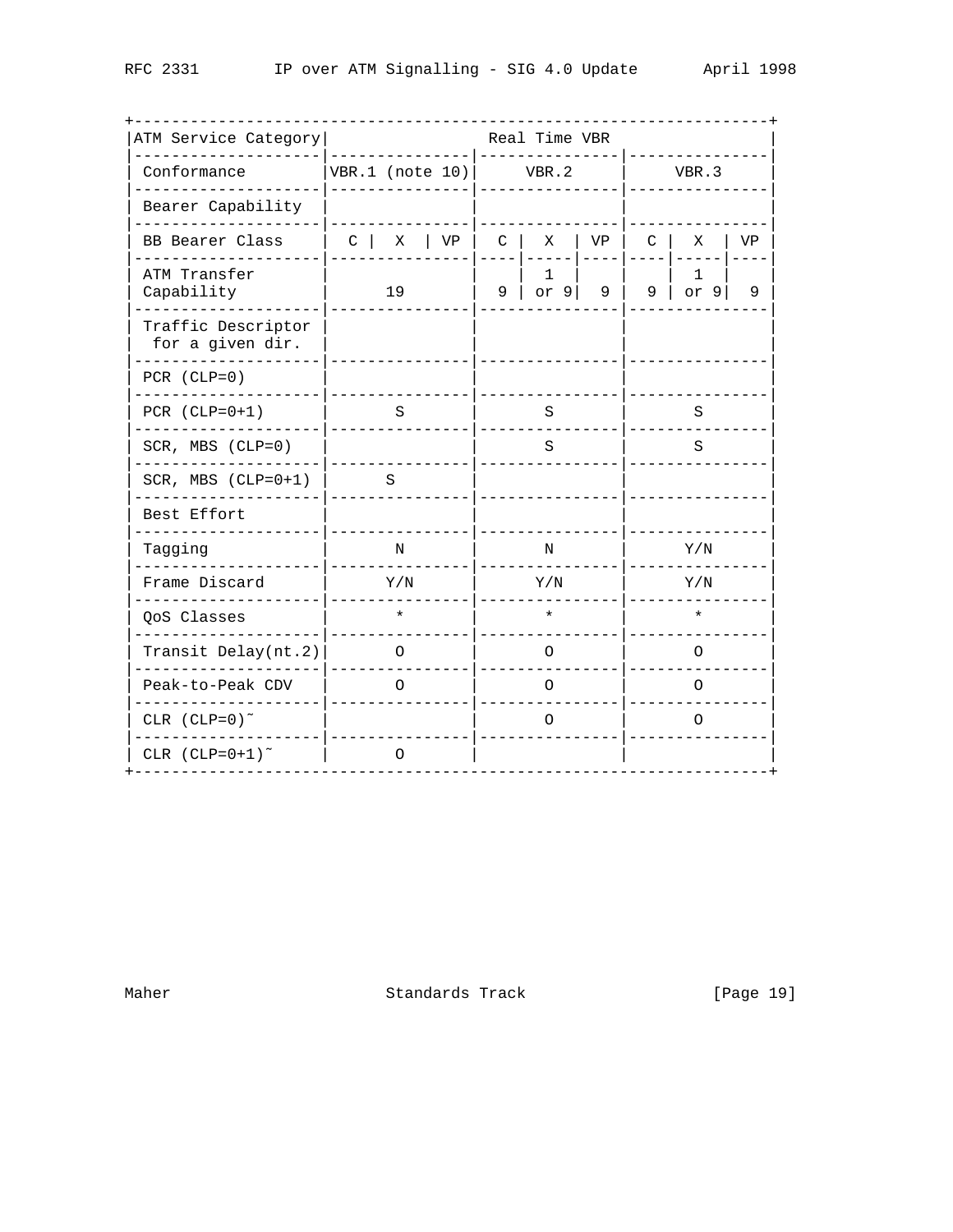| ATM Service Category                   |             | Real Time VBR |          |                               |  |  |  |
|----------------------------------------|-------------|---------------|----------|-------------------------------|--|--|--|
| Conformance                            | (note 4, 7) | (note 4,8)    | (note 4) |                               |  |  |  |
| Bearer Capability                      |             |               |          |                               |  |  |  |
| BB Bearer Class                        | Χ           | X             |          | $X \vert$ C or VP $^{\wedge}$ |  |  |  |
| ATM Transfer<br>Capability             | $1$ or $9$  | $1$ or $9$    | 10r9     | 9                             |  |  |  |
| Traffic Descriptor<br>for a given dir. |             |               |          |                               |  |  |  |
| PCR $(CLP=0)$                          | S           |               |          |                               |  |  |  |
| PCR $(CLP=0+1)$                        | S           | S             |          | S                             |  |  |  |
| SCR, MBS (CLP=0)                       |             |               |          |                               |  |  |  |
| SCR, MBS $(CLP=0+1)$                   |             |               |          | S                             |  |  |  |
| Best Effort                            |             |               |          |                               |  |  |  |
| Tagging                                | Y/N         | N             |          | N                             |  |  |  |
| Frame Discard                          | Y/N         | Y/N           |          | Y/N                           |  |  |  |
| QoS Classes                            | $\star$     | $\star$       |          | $\star$                       |  |  |  |
| Transit Delay(nt.2)                    | $\Omega$    | O             |          | $\Omega$                      |  |  |  |
| Peak-to-Peak CDV                       | 0           | O             |          | O                             |  |  |  |
| CLR $(CLP=0)^{\sim}$                   | O           | O             |          | $\Omega$                      |  |  |  |
| CLR $(CLP=0+1)^{\sim}$                 |             |               |          |                               |  |  |  |

Standards Track [Page 20]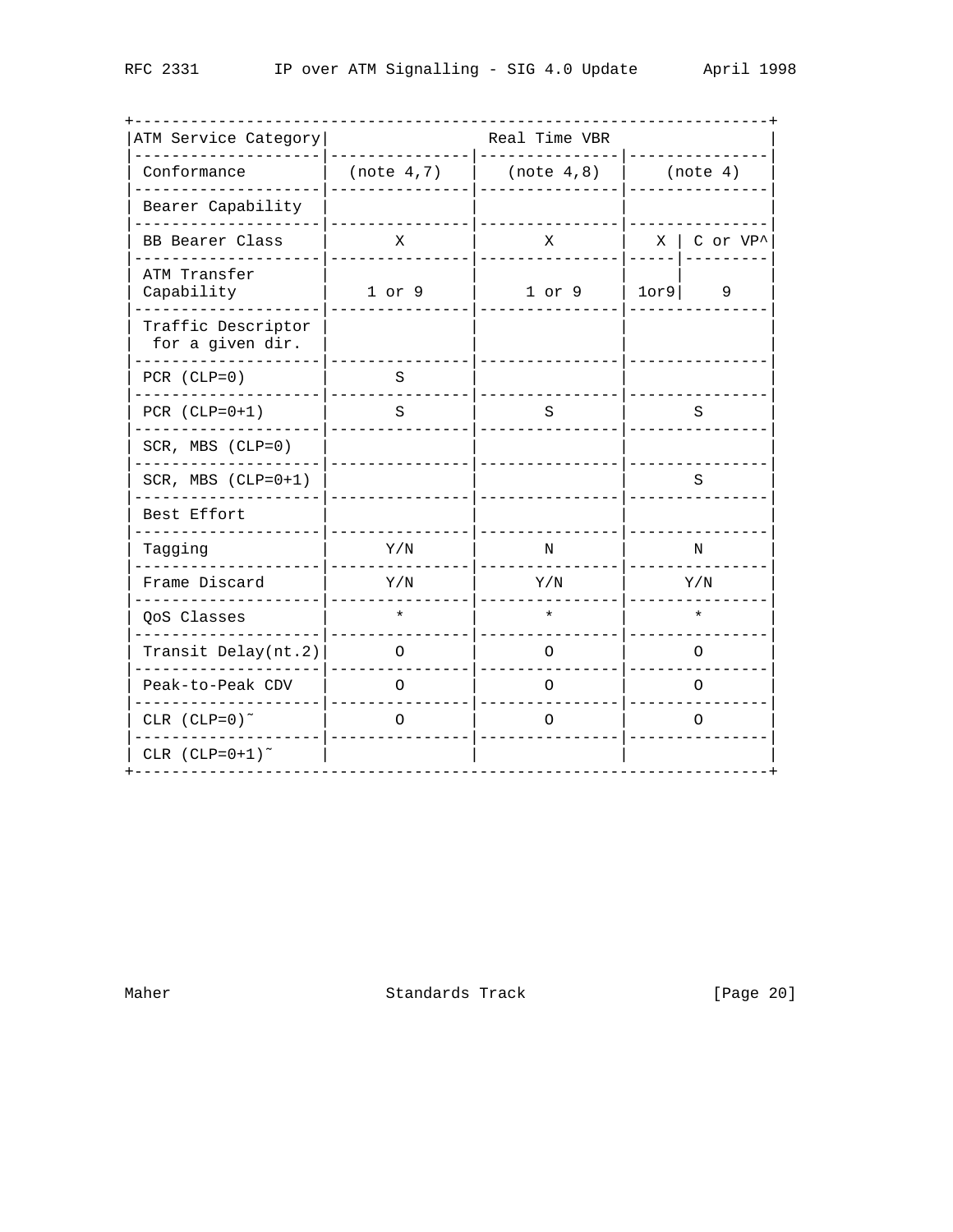| ATM Service Category                   |                            |         |    |                                         |         | Non-Real Time VBR                |                                             |              |
|----------------------------------------|----------------------------|---------|----|-----------------------------------------|---------|----------------------------------|---------------------------------------------|--------------|
| Conformance                            | VBR.1 (note $10$ )   VBR.2 |         |    |                                         |         |                                  | VBR.3                                       |              |
| Bearer Capability                      |                            |         |    |                                         |         |                                  |                                             |              |
| BB Bearer Class                        | $\mathbb{C}$               | Χ       | VP | $C \parallel X$                         |         | $ $ VP $ $ C                     | Χ                                           | VP           |
| ATM Transfer<br>Capability             |                            | 11      |    | $ab \begin{vmatrix} 8,10 \end{vmatrix}$ |         | abs, 0, 2,  abs <br>$ 10\rangle$ | abs, $0, 2$ , abs<br>ab $\vert 8, 10 \vert$ | $---$<br> 10 |
| Traffic Descriptor<br>for a given dir. |                            |         |    |                                         |         |                                  |                                             |              |
| PCR $(CLP=0)$                          |                            |         |    |                                         |         |                                  |                                             |              |
| PCR $(CLP=0+1)$                        |                            | S       |    |                                         | S       |                                  | S                                           |              |
| SCR, MBS (CLP=0)                       |                            |         |    |                                         | S       |                                  | S                                           |              |
| SCR, MBS $(CLP=0+1)$                   |                            | S       |    |                                         |         |                                  |                                             |              |
| Best Effort                            |                            |         |    |                                         |         |                                  |                                             |              |
| Tagging                                |                            | N       |    |                                         | N       |                                  | Υ                                           |              |
| Frame Discard                          |                            | Y/N     |    |                                         | Y/N     |                                  | Y/N                                         |              |
| QoS Classes                            |                            | $\star$ |    |                                         | $\star$ |                                  | $\star$                                     |              |
| Transit Delay( $nt.2$ )                | (note 3)                   |         |    | (note 3)                                |         |                                  | (note 3)                                    |              |
| Peak-to-Peak CDV                       |                            |         |    |                                         |         |                                  |                                             |              |
| CLR $(CLP=0)^{\sim}$                   |                            |         |    |                                         | O       |                                  | O                                           |              |
| CLR $(CLP=0+1)^{\sim}$                 |                            | 0       |    |                                         |         |                                  |                                             |              |

Standards Track

[Page 21]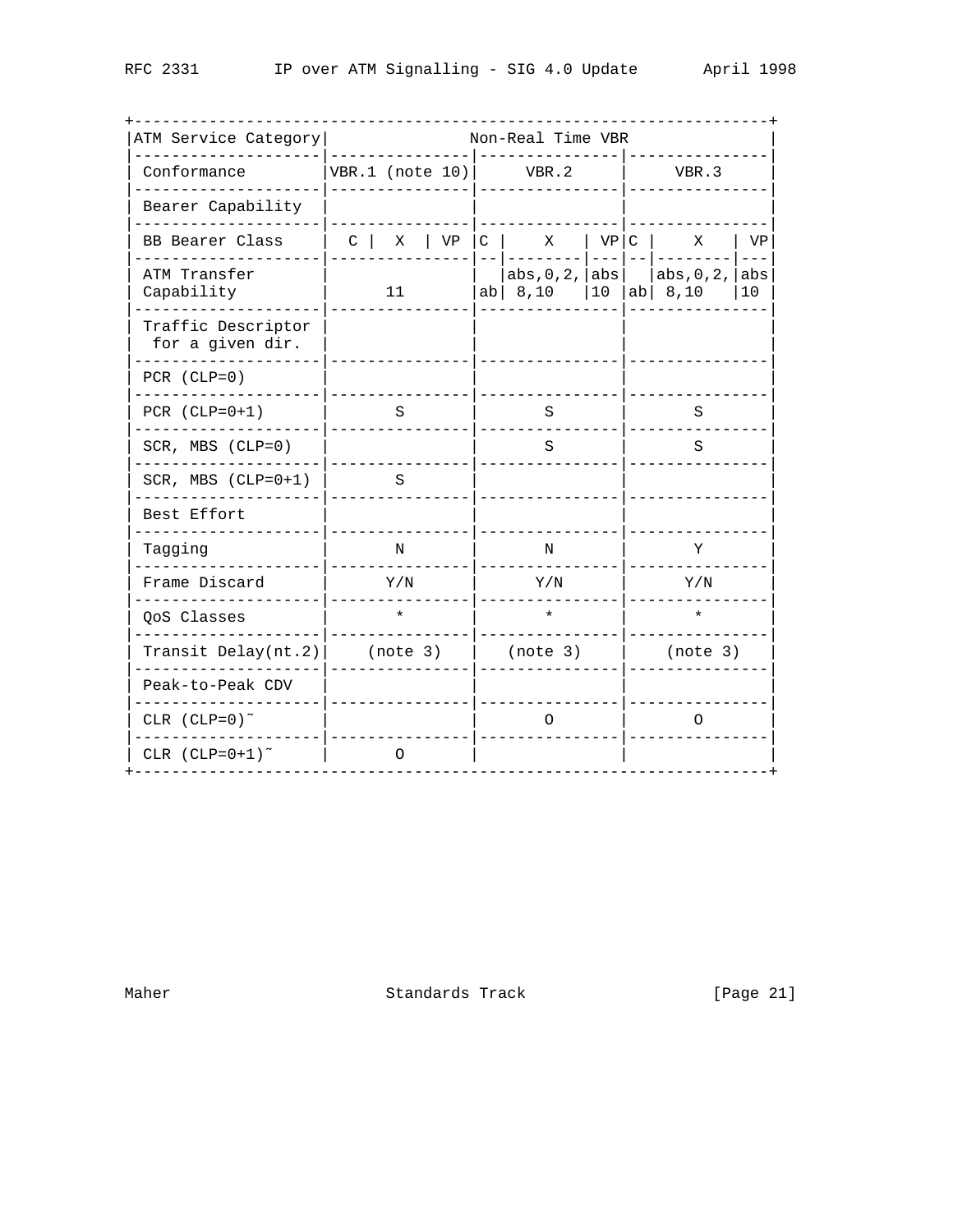| ATM Service Category                   |              |                      |              | Non-Real Time VBR |          |                                      |                          |  |
|----------------------------------------|--------------|----------------------|--------------|-------------------|----------|--------------------------------------|--------------------------|--|
| Conformance                            |              | (note 4, 7)          | (note 4,8)   |                   | (note 4) |                                      |                          |  |
| Bearer Capability                      |              |                      |              |                   |          |                                      |                          |  |
| BB Bearer Class                        | $\mathsf{C}$ | Χ                    | $\mathsf{C}$ | Χ                 | $C \mid$ | Χ                                    | VP <sup>^</sup><br>$---$ |  |
| ATM Transfer<br>Capability             | abs          | abs, 0, 2<br>8 or 10 |              | abs, $0, 2$       |          | abs, 0, 2,<br>8 or $10 ab 8$ or $10$ | abs<br>10                |  |
| Traffic Descriptor<br>for a given dir. |              |                      |              |                   |          |                                      |                          |  |
| PCR $(CLP=0)$                          |              | S                    |              |                   |          |                                      |                          |  |
| PCR $(CLP=0+1)$                        |              | S                    |              | S                 | S        |                                      |                          |  |
| SCR, MBS (CLP=0)                       |              |                      |              |                   |          |                                      |                          |  |
| SCR, MBS $(CLP=0+1)$                   |              |                      |              |                   | S        |                                      |                          |  |
| Best Effort                            |              |                      |              |                   |          |                                      |                          |  |
| Tagging                                | Y/N          |                      |              | N                 | N        |                                      |                          |  |
| Frame Discard                          |              | Y/N                  |              | Y/N               | Y/N      |                                      |                          |  |
| QoS Classes                            |              | $\star$              |              | $\star$           | $\star$  |                                      |                          |  |
| Transit Delay(nt.2)                    | (note 3)     |                      | (note 3)     |                   |          | (note 3)                             |                          |  |
| Peak-to-Peak CDV                       |              |                      |              |                   |          |                                      |                          |  |
| CLR $(CLP=0)^{\sim}$                   |              | 0                    |              | O                 |          | $\Omega$                             |                          |  |
| CLR $(CLP=0+1)^{\sim}$                 |              |                      |              |                   |          |                                      |                          |  |

Standards Track [Page 22]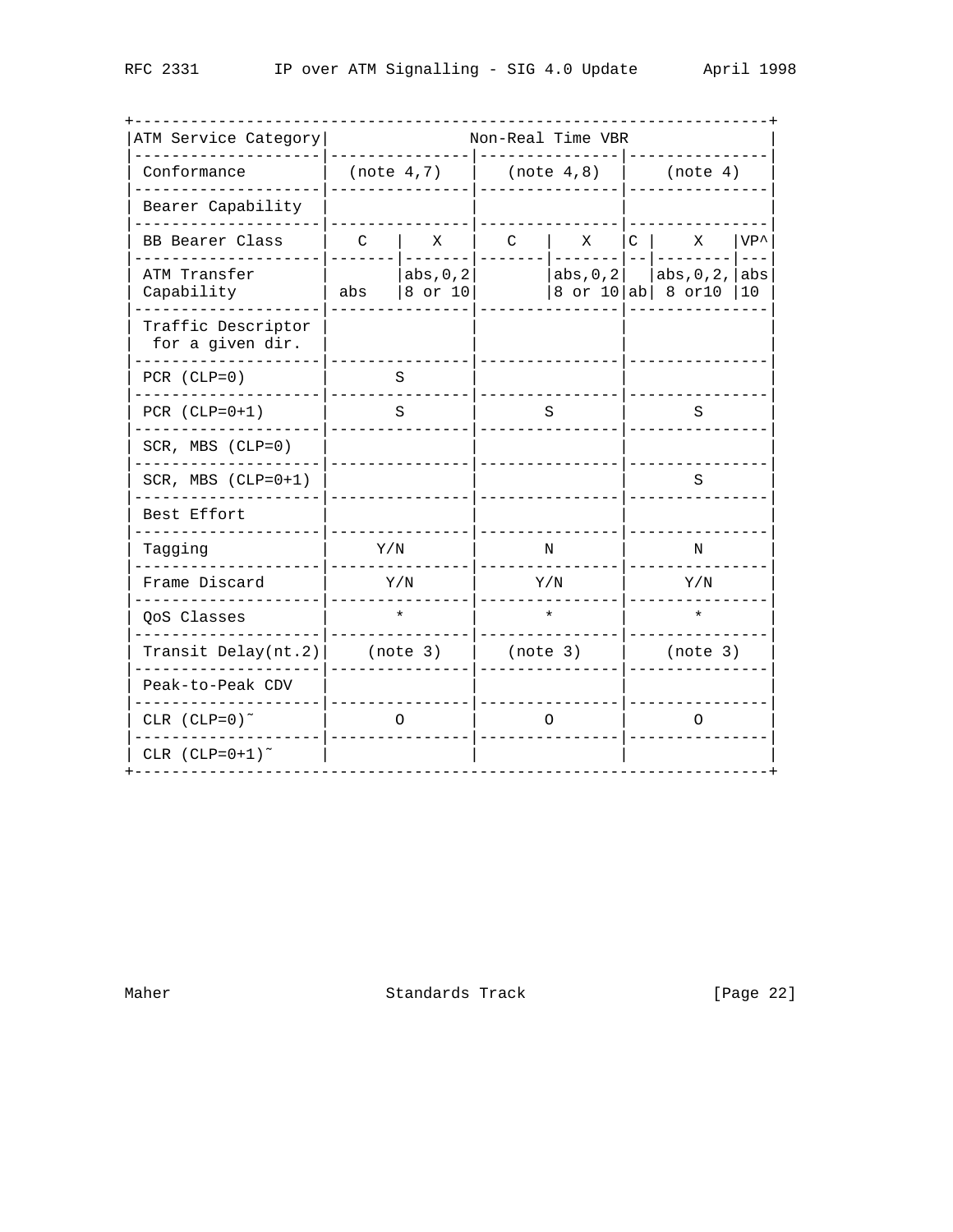| ATM Service Category                   |            | ABR             |    |              | UBR |                                         |              |                 |                                                      |                     |  |
|----------------------------------------|------------|-----------------|----|--------------|-----|-----------------------------------------|--------------|-----------------|------------------------------------------------------|---------------------|--|
| Conformance                            |            | ABR             |    |              |     | UBR.1                                   |              | UBR.2           |                                                      |                     |  |
| Bearer Capability                      |            |                 |    |              |     |                                         |              |                 |                                                      |                     |  |
| BB Bearer Class                        | $C \mid X$ |                 | VP | $\mathsf{C}$ |     | X<br><u> - -   - - - - - - - -</u>      | VP C         |                 | $\mathbf{X}$<br>  _ _ _   _ _   _ _ _ _ _ _ _ _      | VP<br>$\frac{1}{2}$ |  |
| ATM Transfer<br>Capability             |            | 12 <sub>2</sub> |    |              |     | $ab \begin{pmatrix} 8,10 \end{pmatrix}$ | $ 10\rangle$ |                 | abs, $0, 2$ , $ abs $ $ abs, 0, 2,  $<br>$ ab $ 8,10 | abs<br>10           |  |
| Traffic Descriptor<br>for a given dir. |            |                 |    |              |     |                                         |              |                 |                                                      |                     |  |
| $PCR (CLP=0)$                          |            |                 |    |              |     |                                         |              |                 |                                                      |                     |  |
| PCR $(CLP=0+1)$                        | S          |                 |    |              |     | S                                       |              | S               |                                                      |                     |  |
| SCR, MBS (CLP=0)                       |            |                 |    |              |     | S                                       |              | S               |                                                      |                     |  |
| SCR, MBS $(CLP=0+1)$                   |            | S               |    |              |     |                                         |              |                 |                                                      |                     |  |
| ABR MCR                                |            | (note 6)        |    |              |     |                                         |              |                 |                                                      |                     |  |
| Best Effort                            |            |                 |    |              |     | $S$ (note 9)                            |              |                 | S (note 9)                                           |                     |  |
| Tagging                                |            | N               |    |              |     | N                                       |              | Ν               |                                                      |                     |  |
| Frame Discard                          |            | Y/N             |    |              |     | Y/N                                     |              | $X \setminus N$ |                                                      |                     |  |
| QoS Classes                            |            | $\mathbf 0$     |    |              |     | 0                                       |              |                 | 0                                                    |                     |  |
| Transit Delay(nt.2)                    |            |                 |    |              |     |                                         |              |                 |                                                      |                     |  |
| Peak-to-Peak CDV                       |            |                 |    |              |     |                                         |              |                 |                                                      |                     |  |
| CLR $(CLP=0)^{\sim}$                   |            |                 |    |              |     |                                         |              |                 |                                                      |                     |  |
| CLR $(CLP=0+1)^{\sim}$                 |            |                 |    |              |     |                                         |              |                 |                                                      |                     |  |

ab, abs = absent.

 $Y/N$  = either "Yes" or "No" is allowed.

Maher

Standards Track

[Page 23]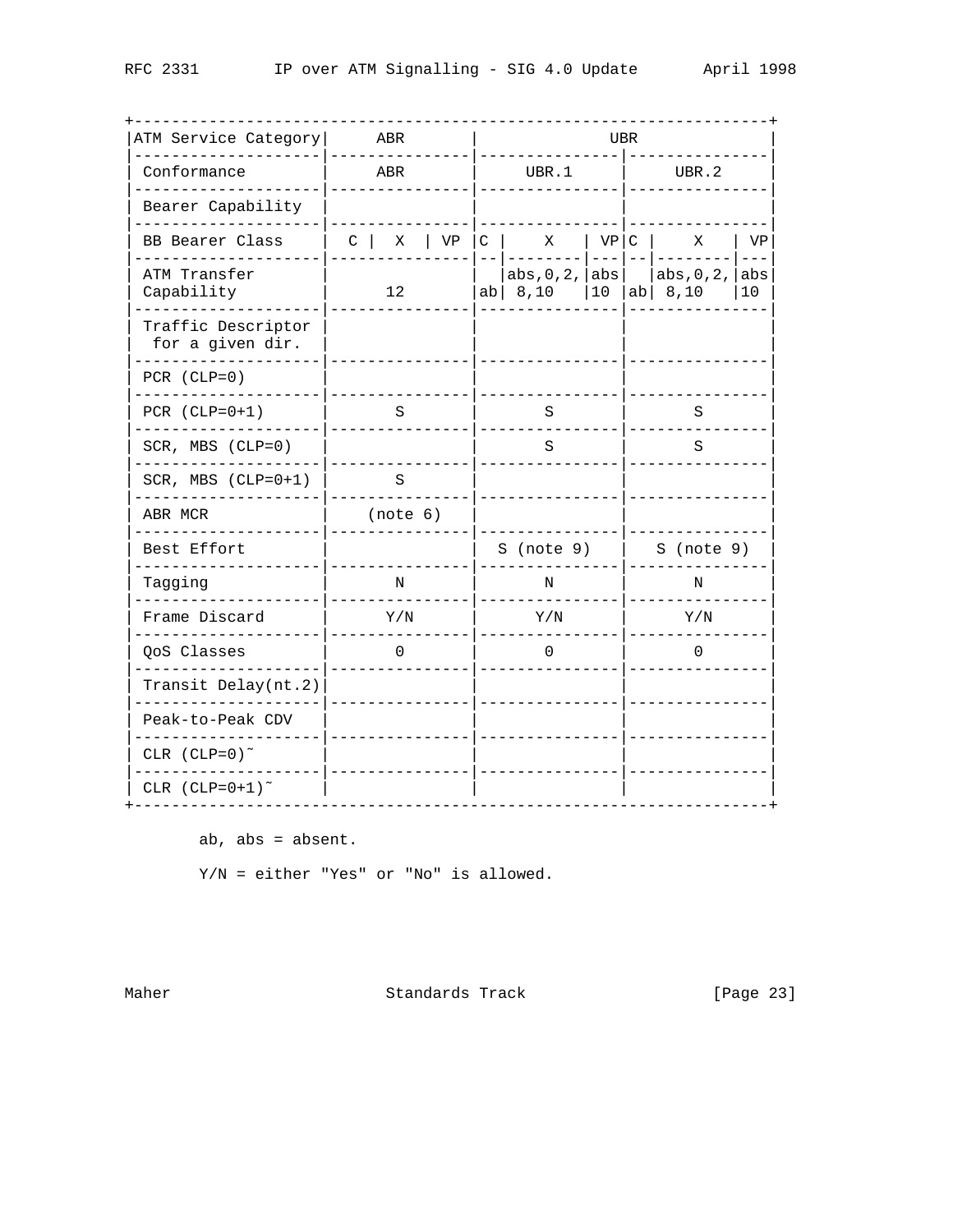O = Optional. May be specified using:

 - an additional QoS parameter encoded i the Extended QoS parameters information element or the end-to-end transit information element; or,

 - objectives implied from the QoS class If an Extended QoS Parameters IE is not present in the message, then any value of this parameter is acceptable. If neither the parameter nor the Extended QoS Parameters IE is present, then the objective for this parameter is determined from the QoS class in the QoS Parameter IE.

S = Specified.

(blank) = Unspecified.

- \* = allowed QoS class values are a network option. Class 0 is always for alignment with ITU-T.
- $^{\wedge}$  = (note 5).
- $\tilde{=}$  = (note 11).
- Note 1 Values 0,1,2,4,6, and 8 are not used on transmission but shall be understood on reception.
- Note 2 Maximum end-2-end transit delay objectives may only be specified for the forward direction.
- Note 3 Maximum end-2-end transit delay objectives may be specified for the ATM Service Category of Non-real Time VBR for reasons of backward compatibility with ITU-T Recommendations.
- Note 4 Included for reasons of backward compatibility with UNI 3.1and ITU-T Recommendations. With these conformance definitions, the CLR commitment is only for the CLP=0 traffic stream.
- Note 5 Included to allow switched virtual paths to use the UNI 3.1 conformance definitions.
- Note 6 Optional in the user-to-network direction. Specified in the network-to-user direction.

Maher **Standards Track** [Page 24]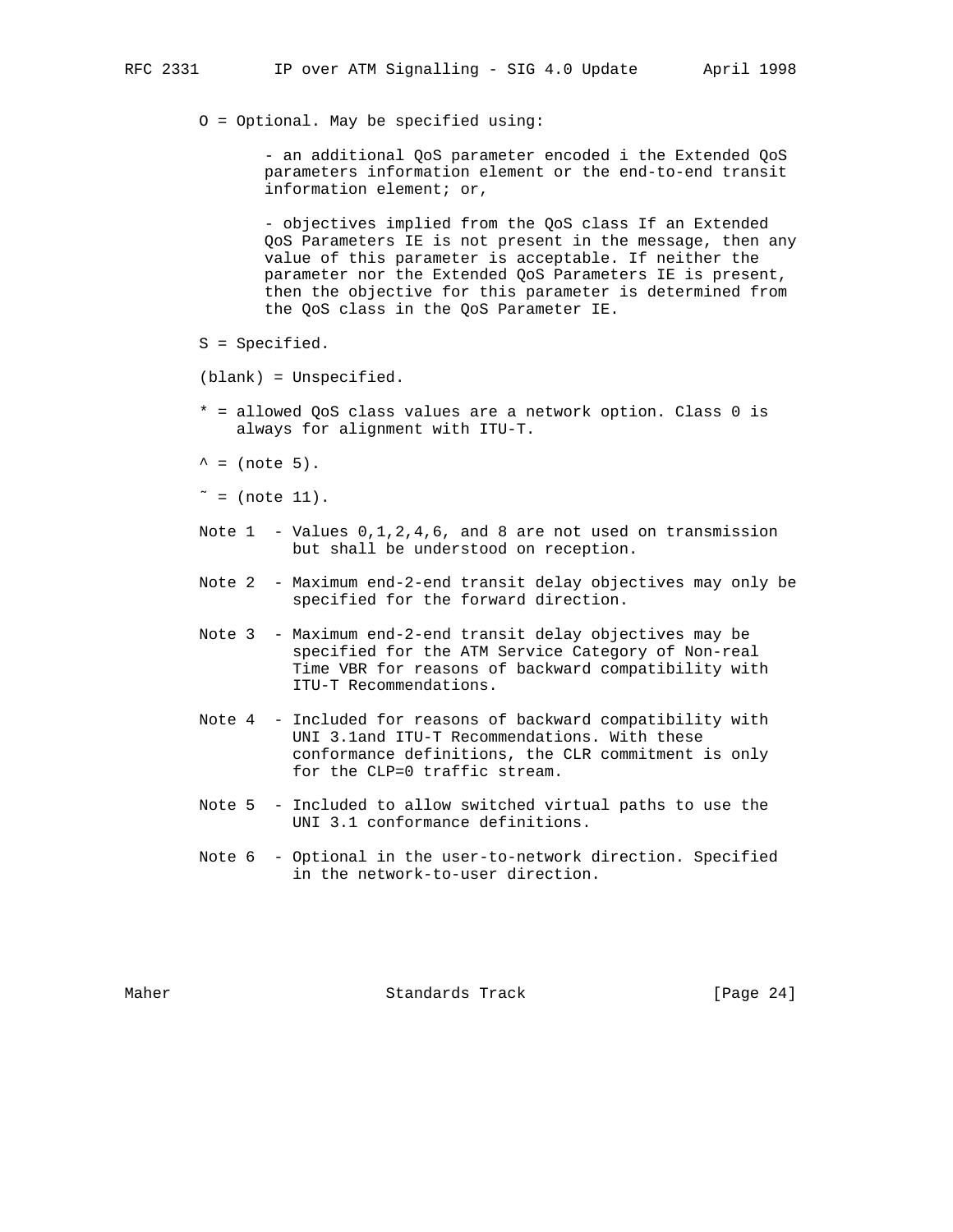- Note 7 This combination should be treated as if the received PCR (CLP=0) parameter were a SCR (CLP=0) parameter and a MBS (CLP=0) parameter with a value of 1.
- Note 8 This combination should be treated as if an additional SCR (CLP=0) parameter were received with the same value as a PCR (CLP=0+1) parameter and a MBS (CLP=0) parameter with a value of 1.
- Note 9 The best effort parameter applies to both the forward and backward directions.
- Note 10 This combination should only be used when the CLR commitment on CLP=0+1 is required versus CLR commitment on CLP=0 traffic, since these combinations are not supported by UNI 3.0/3.1 nor ITU-T Q.2931.
- Note 11 In this table the CLR commitment is shown as two entries to indicated explicitly whether the CLR commitment is for the CLP=0 or the CLP=0+1 cells.

Maher Standards Track [Page 25]